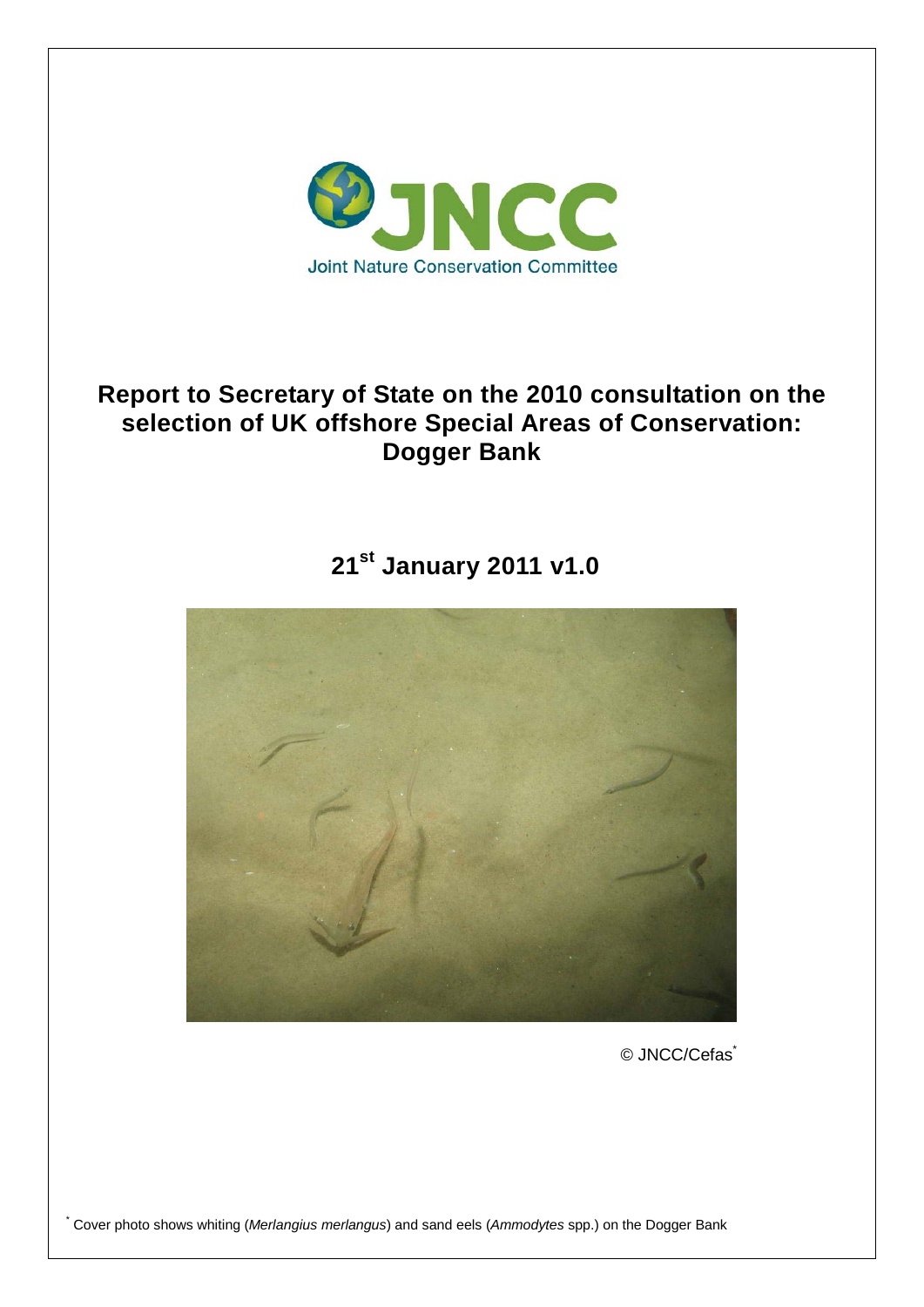# **Sign off procedure**

| Version | <b>Issued to</b>                                                                     | Date submitted | <b>Changes made</b>                                                                                                        | Approval by                                          | Date approved   |
|---------|--------------------------------------------------------------------------------------|----------------|----------------------------------------------------------------------------------------------------------------------------|------------------------------------------------------|-----------------|
| 1.0     | Secretary of State                                                                   | 21 Jan 2011    | Text amendments to take into account<br>comments from UKMBPSG, UK MPA<br>Policy Group and JNCC Committee MPA<br>sub-group. | <b>JNCC Committee MPA sub-</b><br>group & JNCC Chair | $20th$ Jan 2011 |
| 0.3     | <b>JNCC Committee MPA Sub-</b><br>Group                                              | 17/12/2010     | Amendments to text                                                                                                         | <b>JNCC Marine Director</b>                          |                 |
| 0.2     | Review of draft by Defra & UK<br>Marine Biodiversity Policy<br><b>Steering Group</b> | 30/11/2010     | Amendments to text                                                                                                         | <b>JNCC Project Manager</b>                          |                 |

## **This report is produced by:**

Joint Nature Conservation Committee

Monkstone House

City Road

Peterborough

PE1 1JY

- Telephone: +44 (0)1733 762626
- Email: [offshoreconsult@jncc.gov.uk](mailto:offshoreconsult@jncc.gov.uk)

Website: [www.jncc.gov.uk/marineprotectedareas](http://www.jncc.gov.uk/marineprotectedareas)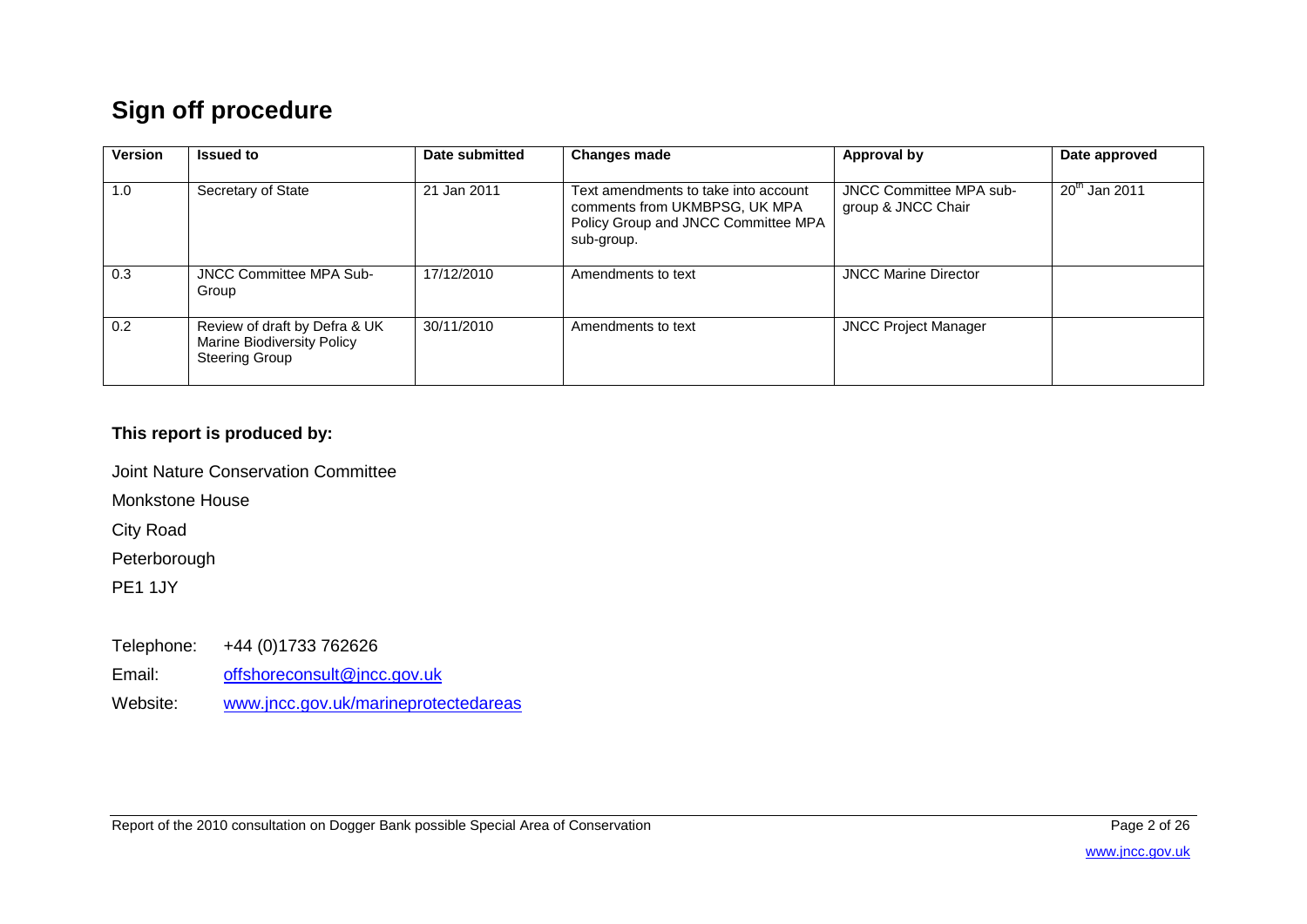## **Table of Contents**

| 1. |              |                                                                                       |  |  |
|----|--------------|---------------------------------------------------------------------------------------|--|--|
| 2. |              |                                                                                       |  |  |
|    | 2.1.         |                                                                                       |  |  |
|    | 2.2.         |                                                                                       |  |  |
|    | 2.3.         |                                                                                       |  |  |
| 3. |              |                                                                                       |  |  |
| 4. |              |                                                                                       |  |  |
|    | 4.1.         |                                                                                       |  |  |
|    | a)           |                                                                                       |  |  |
|    | b)           |                                                                                       |  |  |
|    | c)           |                                                                                       |  |  |
|    | d)           |                                                                                       |  |  |
|    | 4.2.         |                                                                                       |  |  |
|    | a)           |                                                                                       |  |  |
|    | b)           |                                                                                       |  |  |
|    | $\mathbf{C}$ |                                                                                       |  |  |
|    | 4.3.         |                                                                                       |  |  |
| 5. |              |                                                                                       |  |  |
|    |              |                                                                                       |  |  |
|    |              |                                                                                       |  |  |
|    |              | Annex III: Key messages on topics that did not form part of the formal consultation22 |  |  |
|    |              |                                                                                       |  |  |
|    |              |                                                                                       |  |  |
|    |              |                                                                                       |  |  |
|    |              |                                                                                       |  |  |
|    |              |                                                                                       |  |  |
|    |              |                                                                                       |  |  |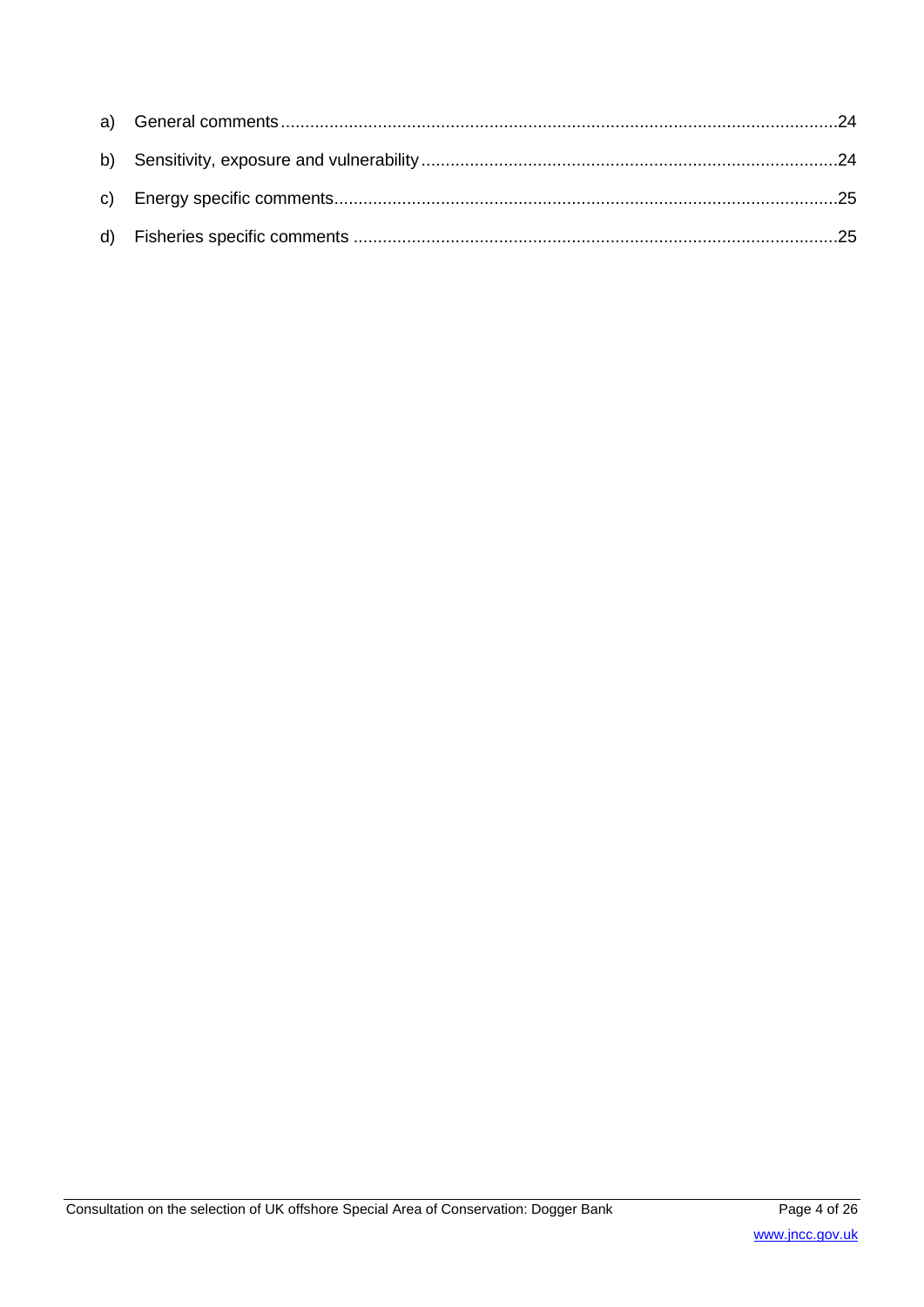# **1. Introduction and background**

This document sets out the process undertaken by the Joint Nature Conservation Committee (JNCC) for the formal consultation on the Dogger Bank possible Special Area of Conservation, outlines the responses received during the consultation, and summarises JNCC's recommendations following consideration of responses received.

The Habitats and Birds Directives together provide for the creation of a network of protected areas for important or threatened wildlife habitats across the European Union to be known collectively as 'Natura 2000'. This network consists of Special Areas of Conservation (SACs) for habitats and non-bird species and Special Protection Areas (SPAs) for birds.

JNCC is responsible for recommending sites and conducting public consultation on SACs and SPAs for UK offshore waters (12-200 nautical miles and the UK Continental Shelf), reporting to Defra (or Scottish Government for sites in offshore waters off Scotland).

The Dogger Bank is situated in the southern North Sea and has been recommended to Government as an SAC for its seabed habitat "sandbanks which are slightly covered by water all the time". Following approval by Government, the formal consultation commenced on 20<sup>th</sup> August 2010 and closed on 12<sup>th</sup> November 2010.

A total of 20 responses to the consultation were received. This report summarises the purpose of the consultation, how it was run, how the responses were analysed, the nature of the responses by sector and the key messages arising from it.

Following the consultation, JNCC have reviewed the scientific case for selection of the Dogger Bank and drawn up a final site recommendation, taking account of representations made during the consultation. A final impact assessment has also been drafted to comply with Government guidance and is being submitted along with the final recommendation to Defra. JNCC have made amendments to the SAC Selection Assessment document for Dogger Bank, and have updated the impact assessment with new fisheries data and in the light of comments made. The features for which the site is identified (sandbanks slightly covered by seawater all the time), and the site boundary, have not been changed as a result of responses received during the consultation.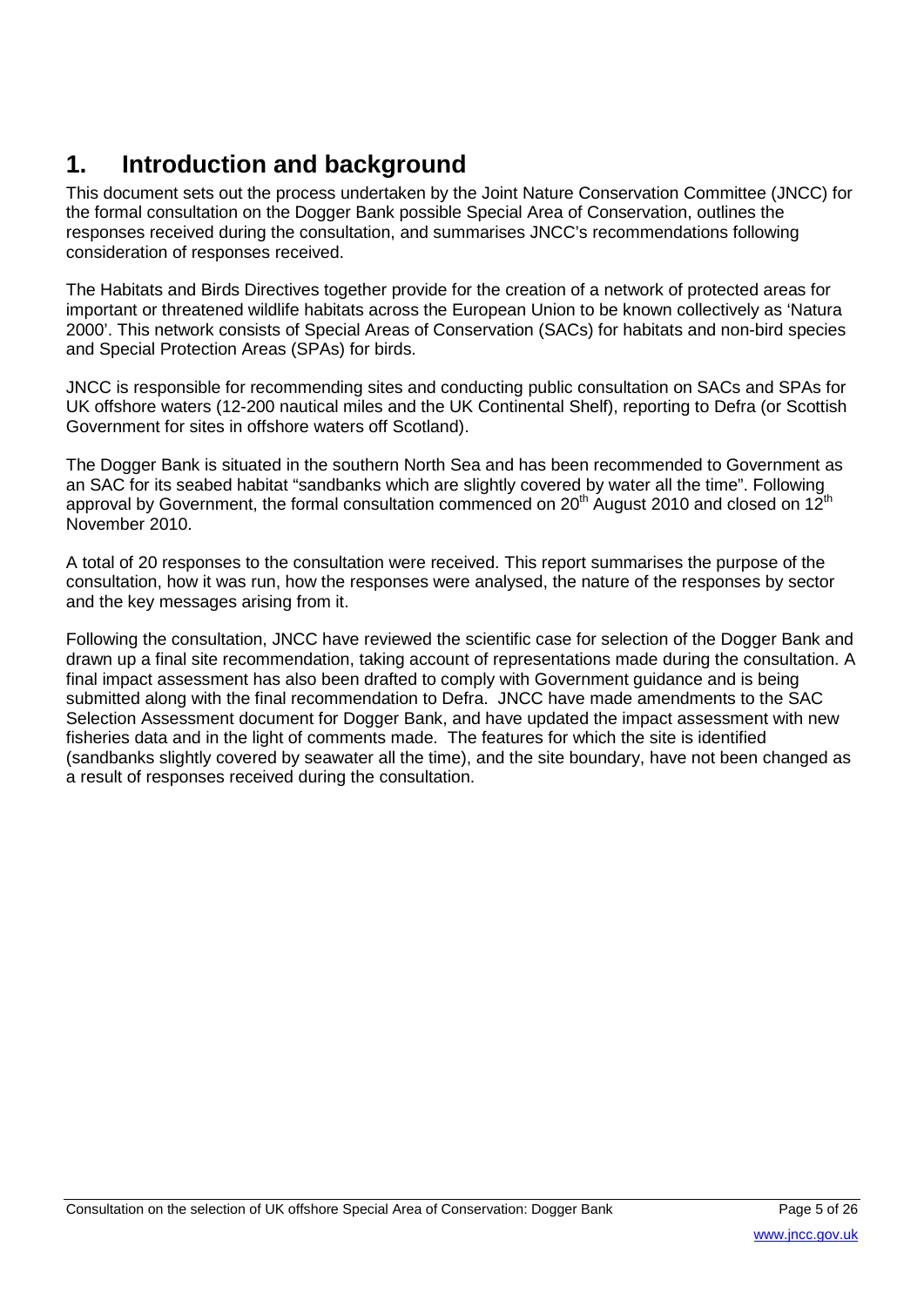# **2. Purpose of consultation and how it was carried out**

## **2.1. The purpose of the consultation**

The purpose of the consultation was to seek the view of all interested parties on:

- the scientific case for the designation of the Dogger Bank SAC;
- the assessment of the likely economic and social impact of the designation of the site.

It is important to note that the Habitats Directive does not permit socio-economic impacts to influence the choice of site or its boundary. The UK, as a Member State, must identify the sites and boundaries based only on scientific evidence. The socio-economic information will be used to inform the development of advice on management of activities for the Dogger Bank, to ensure the feature for which the site has been designated is conserved. Draft Conservation Objectives and Advice on Operations were also made available to assist stakeholders in assessing the likely effects of the site designation on their activities. The Conservation Objectives were not the subject of the consultation although any comments that were received on them will be considered and taken into account when they are finalised.

## **2.2. How the formal consultation was carried out**

The formal consultation ran for three months. At the start of the consultation, 563 letters were emailed or posted to stakeholders by JNCC. The documents being consulted upon were available on JNCC's website and hard copies were available upon request.

The documents presented for consultation were:

- a SAC Selection Assessment document;
- an impact assessment document.

The following information was also made available on the website:

- list of consultees:
- the letter sent to consultees:
- a document entitled "2010 Consultation on the selection of UK offshore Special Areas of Conservation: Dogger Bank" which set out the purpose of the consultation, what was being consulted upon and how to respond;
- draft Conservation Objectives and Advice on Operations;
- a GIS shapefile of the site boundary:
- frequently asked questions.

Consultees were encouraged to respond through the use of a standard template which was also posted on the website. However, responses were accepted in any format. The consultation questions are set out in Annex I.

## **2.3. Raising awareness of the consultation**

JNCC recommended the Dogger Bank to Defra as a draft SAC in late 2008, and pending Government approval to start a formal consultation, JNCC conducted a number of informal dialogue meetings in early 2009. Meetings were held with the major Government departments and stakeholder groups concerned with the Dogger Bank (see list below). These meetings introduced the format and timing of the planned formal consultation, described the impact assessment, and provided an opportunity for early informal feedback on what was at that time a draft SAC proposal by JNCC to Defra.

In response to concerns and questions raised at several of these meetings, JNCC conducted an independent peer review and re-examined the scientific justification for the draft SAC, and in March 2010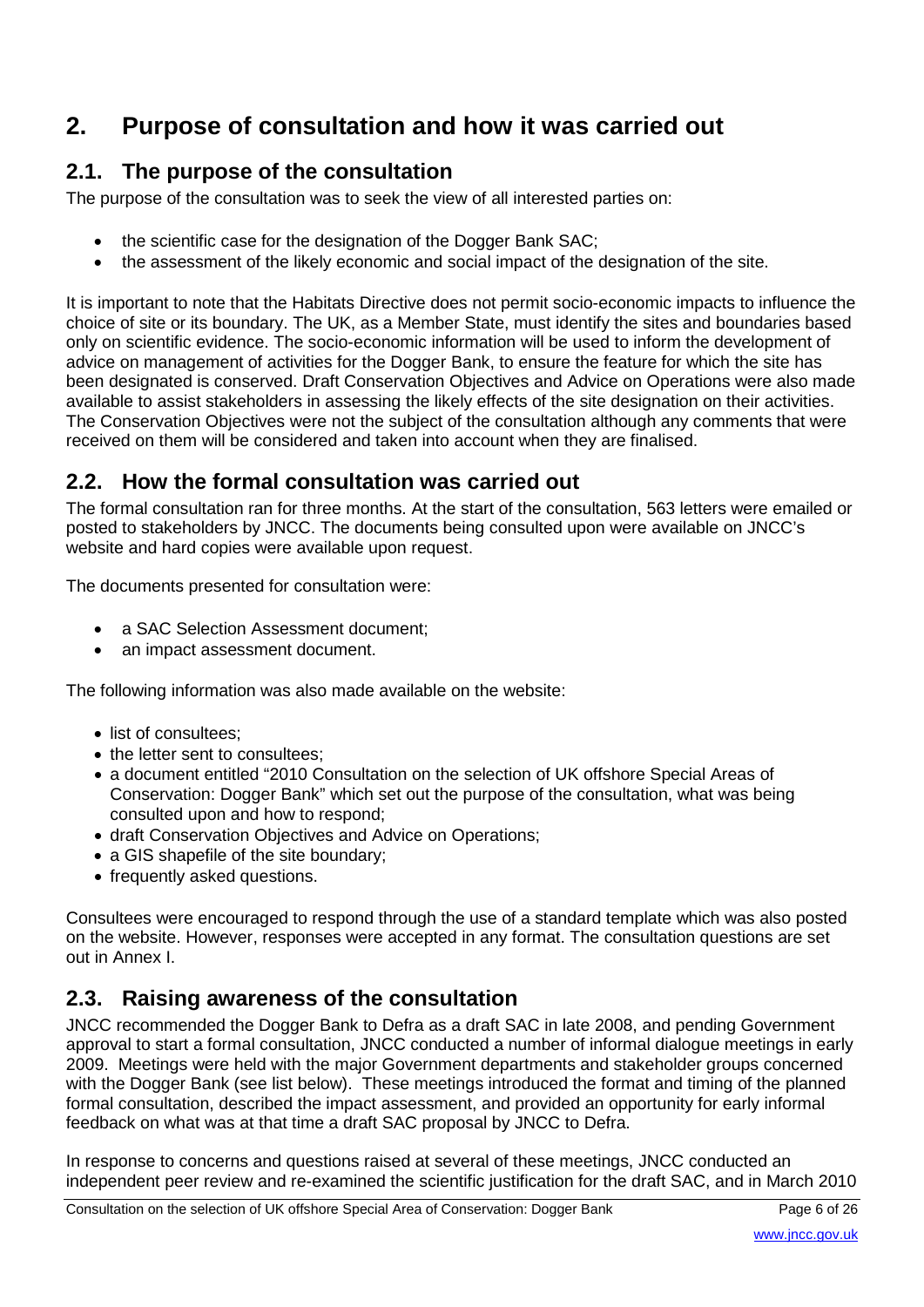submitted an amended site recommendation to Government. From March to July 2010 the accompanying impact assessment was updated prior to Government approval to start the formal consultation, given in August 2010. As well as a press release, notices on the JNCC website, and individual letters to stakeholders and stakeholder groups inviting them to participate in the consultation, during the consultation period all the major stakeholder groups were asked if they would like additional meetings with JNCC to update them on the consultation, and meetings were held with those who requested them.

| Stakeholder meetings in early 2009                                          | Stakeholder meetings in 2010                 |
|-----------------------------------------------------------------------------|----------------------------------------------|
| <b>British Marine Aggregates Producers Association</b>                      | <b>Crown Estate</b>                          |
| <b>Crown Estate</b>                                                         | Danish Fishermen                             |
| Department of Energy and Climate Change                                     | Department of Energy and Climate Change      |
| Marine Management Organisation (Marine and<br>Fisheries Agency at the time) | Forewind consortium                          |
| Ministry of Defence                                                         | North Sea Regional Advisory Council          |
| National Federation of Fishermen's Organisations                            | <b>Marine Conservation Society</b>           |
| North Sea Regional Advisory Council                                         | Marine Protected Areas Fishing Coalition     |
| North-West Waters Regional Advisory Council                                 | <b>UK Cable Protection Committee</b>         |
| <b>Offshore Renewables Forum</b>                                            | UK Marine Biodiversity Policy Steering Group |
| Pelagic Regional Advisory Council                                           | Whale and Dolphin Conservation Society       |
| RenewableUK (British Wind Energy Association at<br>the time)                | <b>Wildlife Trusts</b>                       |
| <b>Scottish Fishermen's Federation</b>                                      | <b>WWF</b>                                   |
| Seafish                                                                     | <b>Wildlife Link</b>                         |
| UK Marine Biodiversity Policy Steering Group                                |                                              |
| <b>UK Offshore Forum</b>                                                    |                                              |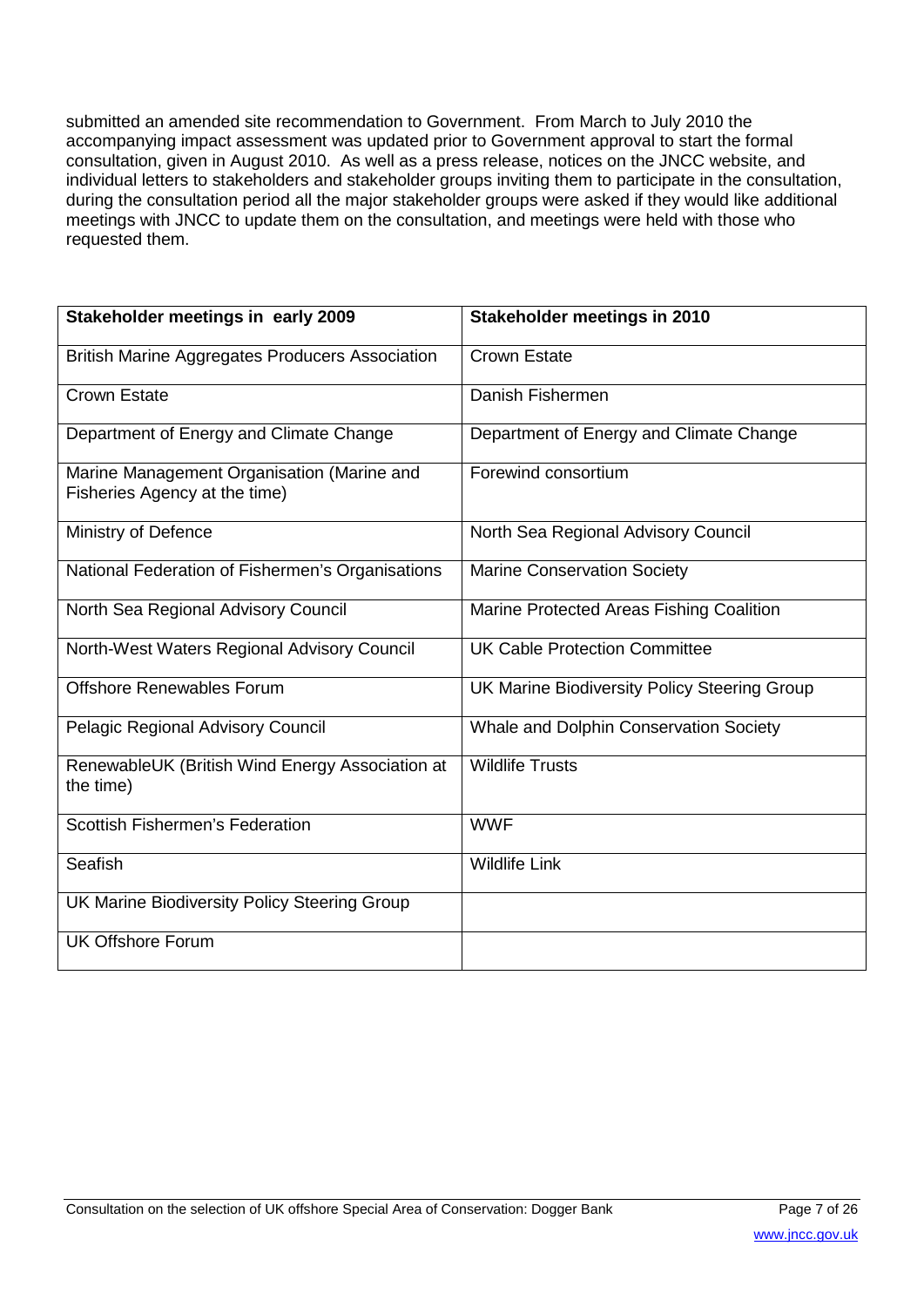## **3. Analysis of the responses**

In total, 20 responses to the consultation were received from the following stakeholder sectors:

- commercial fishing (6 responses);
- conservation (6 responses);
- energy (3 responses);
- landowner (1 response);
- public sector (3 responses);
- research (1 response).

Each response was logged and an acknowledgement issued to the consultee.

The table below provides a summary of the responses received to each consultation question.

|                                                  |                                                                                                                                                     | <b>Yes</b>     | <b>No</b>      | <b>Not stated</b> |
|--------------------------------------------------|-----------------------------------------------------------------------------------------------------------------------------------------------------|----------------|----------------|-------------------|
| <b>Scientific</b>                                |                                                                                                                                                     |                |                |                   |
|                                                  | 1. Accept scientific basis                                                                                                                          | 11             | 4              | 5                 |
|                                                  | 2. Provide additional scientific information                                                                                                        | 4              | 10             | 6                 |
|                                                  | 3. Provide additional information on the condition of the features of<br>the site                                                                   | 3              | 9              | 8                 |
|                                                  | 4. Provide further comment on scientific selection                                                                                                  | 13             | $\overline{7}$ | $\Omega$          |
| <b>Economic and social impact of designation</b> |                                                                                                                                                     |                |                |                   |
|                                                  | 1. Provide additional information on assessing the value of goods<br>and services for European habitats                                             | $\overline{2}$ | 8              | 10                |
|                                                  | 2. Provide additional activities at Dogger Bank that were not listed                                                                                | $\overline{2}$ | 5              | 13                |
|                                                  | 3. Provide information on what vessels would do in the event of a<br>partial or full closure of Dogger Bank to certain types of fishing<br>activity | 3              | $\overline{7}$ | 10                |
|                                                  | 4. Provide additional information to improve the assessment of the<br>costs of selecting the site                                                   | $\overline{7}$ | 6              | $\overline{7}$    |
|                                                  | 5. Provide additional information to improve the assessment of the<br>benefits of selecting the site                                                | 1              | 8              | 11                |
|                                                  | 6. Provide information on the importance of the features in<br>supporting the wider ecosystem                                                       | 0              | 5              | 15                |
|                                                  | 7. Provide information on how much time a business might take to<br>familiarise themselves with the implications of SAC designation                 | 6              | 1              | 13                |
|                                                  | 8. Provide information on significant unintended consequences<br>that have not been identified                                                      | 4              | 1              | 15                |
|                                                  | 9. Agree with the assessments of impacts on small businesses                                                                                        | 1              | 3              | 16                |
|                                                  | 10. Provide comment on any other aspects of the impact<br>assessment                                                                                | 4              | 3              | 13                |

Consultation on the selection of UK offshore Special Area of Conservation: Dogger Bank Page 8 of 26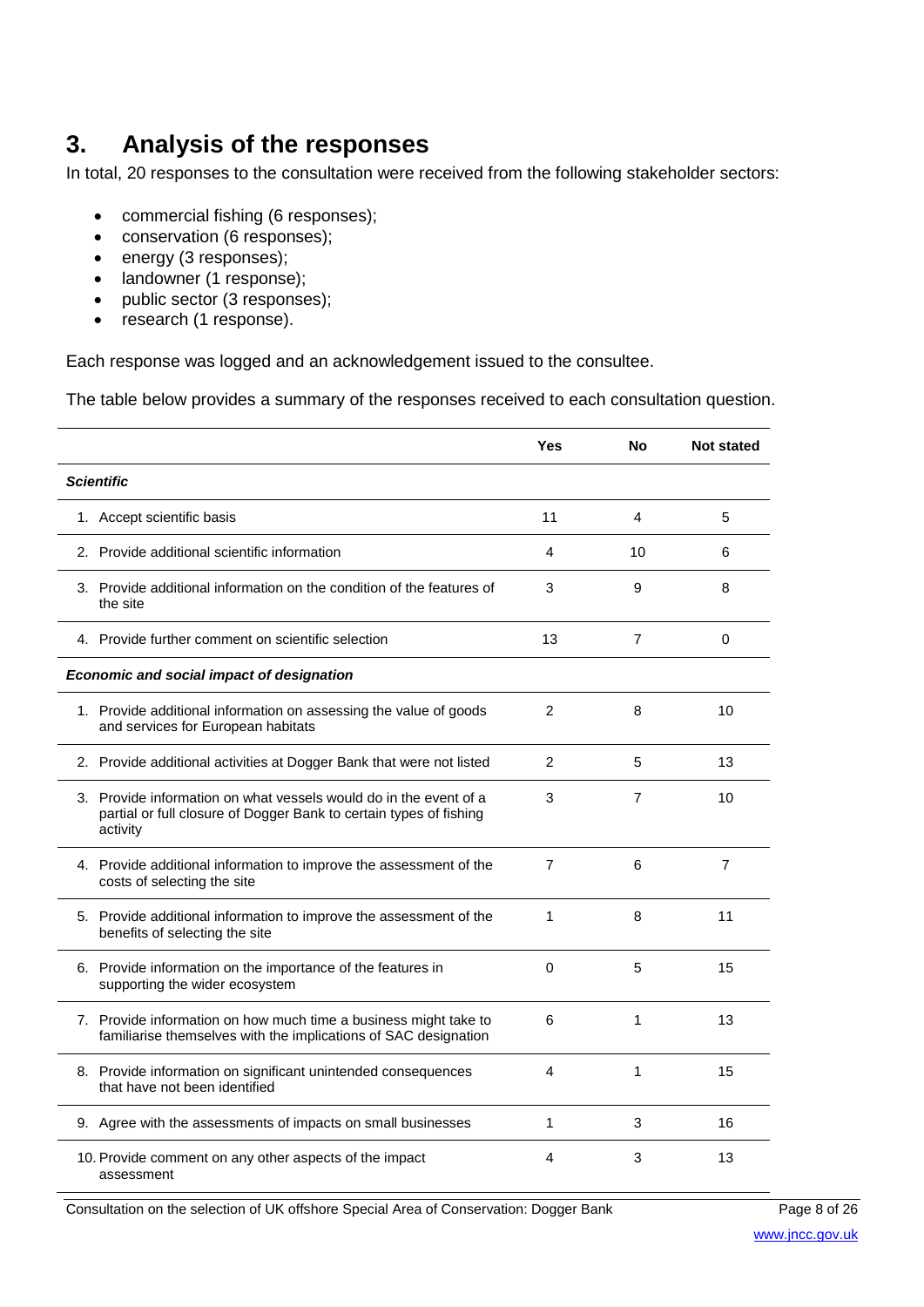55% of the stakeholders who responded accepted the scientific basis put forward for the site, 20% didn't accept the scientific basis and 25% made no comment on the scientific basis for site selection. Stakeholders provided scientific reports and detailed comments on the SAC Selection Assessment document which have been analysed and incorporated where appropriate. New data and detailed comments were also provided for the impact assessment and have been included where necessary. A few stakeholders also provided comments on the conservation objectives which will be assessed before the conservation objectives are finalised. The comments highlighted are discussed in more detail below.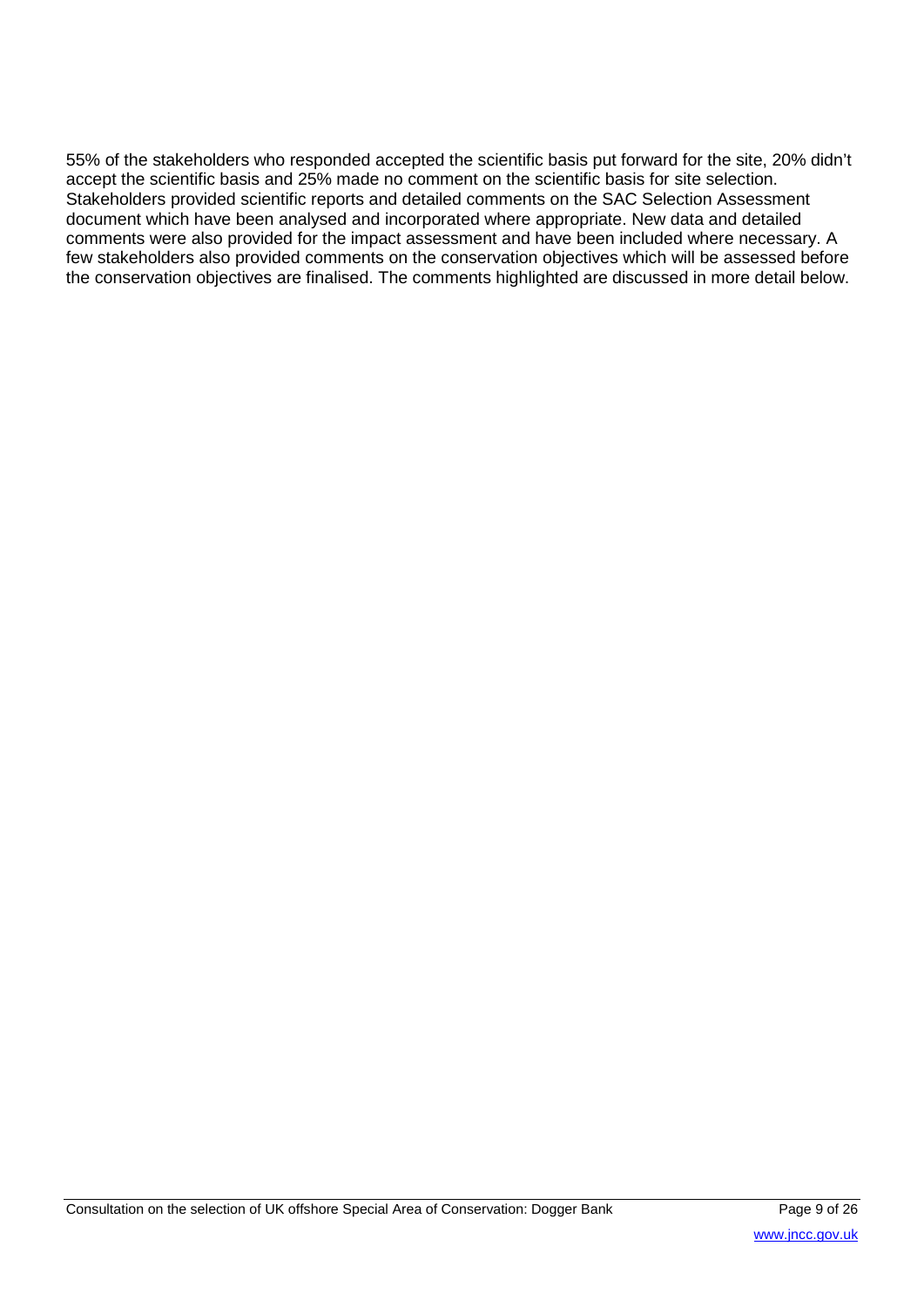## **4. Summary of key messages and JNCC comments**

## **4.1. Scientific case for designation of Dogger Bank SAC**

## **a) Justification for sandbank habitat**

• Majority of respondents broadly accepted the scientific justification for recommending the Dogger Bank to protect the Annex I habitat "sandbanks slightly covered by seawater all the time".

## **b) Habitats and species**

- Comment that the Dogger Bank is not a sandbank in a geological sense as it was formed by glacial rather than marine processes.
- The BGS quaternary geology charts that have been used to support the Dogger Bank SAC recommendation are now inaccurate and there is ongoing work by Forewind to reassess the original data.
- Would like further information supporting the assessment of the area of Annex I habitat present, including justification for why areas in greater than 20m water depth have been included.
- Would like further information in the document on the differences between the species assemblages of the Dogger Bank and the Wash and North Norfolk Coast sandbanks.
- Support for Dogger Bank being a spawning ground for flatfish but question the statement that it is a nursery ground for flatfish.
- Comment that there is insufficient detail on the present condition or the target condition of qualifying features.
- Call to delay the designation process so that the additional survey data being collected and analysed by Forewind can be taken into account.
- Comment that fishermens data is not considered scientific knowledge, and has therefore not been considered, but should be used.

#### *JNCC response*

 $\overline{a}$ 

JNCC recognise that there are differing technical/scientific/geological definitions for the term sandbanks, each fit for different purposes. JNCC agree that Dogger Bank is not a sandbank formed by tidal processes, and that it is a geological formation covered by varying depths of sandy sediments. However, Dogger Bank meets the definition in the interpretation manual to the Habitats Directive of "Sandbanks slightly covered by seawater all the time" and supports assemblages of species typical of sandbanks<sup>[1](#page-9-0)</sup>.

More recent information on the geology of the Dogger Bank area has become available since preparation of the SAC Selection Assessment document, and this will be included in the revised assessment. The new data do not affect the delineation of the site boundary, but they do affect the

<span id="page-9-0"></span> $1$  For detailed definition of habitat type see the "Interpretation Manual of European Union Habitats (EUR27)". Available online at: [http://ec.europa.eu/environment/nature/legislation/habitatsdirective/docs/2007\\_07\\_im.pdf;](http://ec.europa.eu/environment/nature/legislation/habitatsdirective/docs/2007_07_im.pdf) and the "Guidelines for the Establishment of the Natura 2000 Network in the Marine Environment. Application of the Habitats and Birds Directives". Available online at[: http://ec.europa.eu/environment/nature/natura2000/marine/docs/marine\\_guidelines.pdf](http://ec.europa.eu/environment/nature/natura2000/marine/docs/marine_guidelines.pdf)

Consultation on the selection of UK offshore Special Area of Conservation: Dogger Bank Page 10 of 26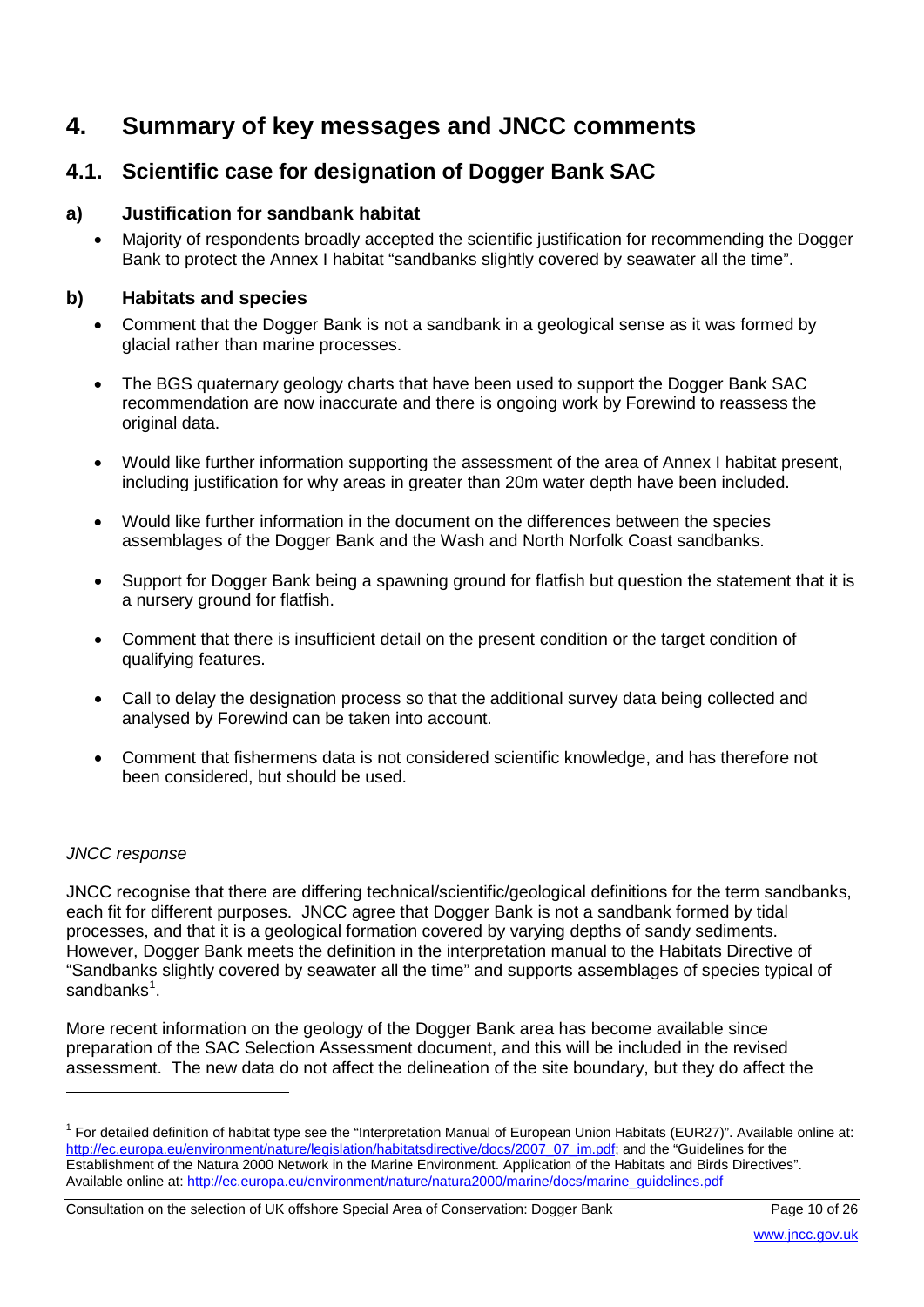location of gravels (not part of the Annex I habitat) within the site boundary, and the area of sandbank habitat within the site. At Dogger Bank the extent of the Annex I sandbank habitat (which is not restricted to areas in less than 20m water depth – see Guidelines referenced in footnote 1 below) has been defined by examining aspects of the geology, biology and topography. The site boundary closely follows the extent of the Annex I sandbank habitat. References have now been included in the SAC Selection Assessment document to provide further information on the differences in species assemblages and sediment types between the Dogger Bank and Wash and North Norfolk Coast sandbanks. The reference to flatfish nursery grounds has been removed from the SAC Selection Assessment document.

The site has been identified on the basis of best available evidence and has already been delayed from when the recommendation was first made in 2005, to allow additional information to be gathered by survey. When the scientific justification for the site recently underwent peer review, comments were received from the reviewers that they had never before seen a site with such a high level of data underpinning it. Therefore JNCC see no reason to further delay site recommendation. However, JNCC would encourage Forewind to share the data they are gathering, to help inform advice on Conservation Objectives, the development of management measures and monitoring at the site.

JNCC do consider certain data available from fishermen as scientific knowledge, and have used such data in site recommendations where it can be provided, is location-specific, and relevant to the characterisation, location or condition of a habitat (for example, data on cold water coral records and trawl tracks from Scottish Fishermen's Federation provided for NW Rockall Bank cSAC in 2010).

## **c) Selection criteria**

- Much of UK offshore waters are not covered by detailed habitat maps based on survey data therefore two of the selection criteria cannot be effectively applied.
- Comment and questions regarding application of the 'area of habitat' selection criterion and how the contribution of the site has been calculated in relation to total area of habitat in UK waters
- The statement that trawling "may have reduced the number of long-lived organisms in a community dominated by robust short-lived organisms" requires scientific justification.
- Conflicting comments over the section on restoration with some respondents welcoming that goal whilst others questioned if it was possible.
- Question why restoration is necessary when the structure has been graded as "well conserved".
- Question whether conservation value is the same across the area inside the boundary.

#### *JNCC response*

JNCC accept that more detailed UK level maps would be useful. However, the data and maps currently available are adequate to apply the selection criteria.

Calculation of area of habitat is complex as there is as yet no precise figure for total area of Annex I sandbank habitat in UK waters. A proxy figure therefore needs to be used (area of sandy sediment in less than 20m water depth), which is an underestimate of the total extent of Annex I sandbank habitat in UK waters. The figure used for this calculation as a proxy for the area of Annex I sandbank habitat within the site boundary, is the area of sandy sediment in less than 20m water depth within the site – this is also a considerable underestimate of the area of Annex I sandbank habitat within the site. Text in the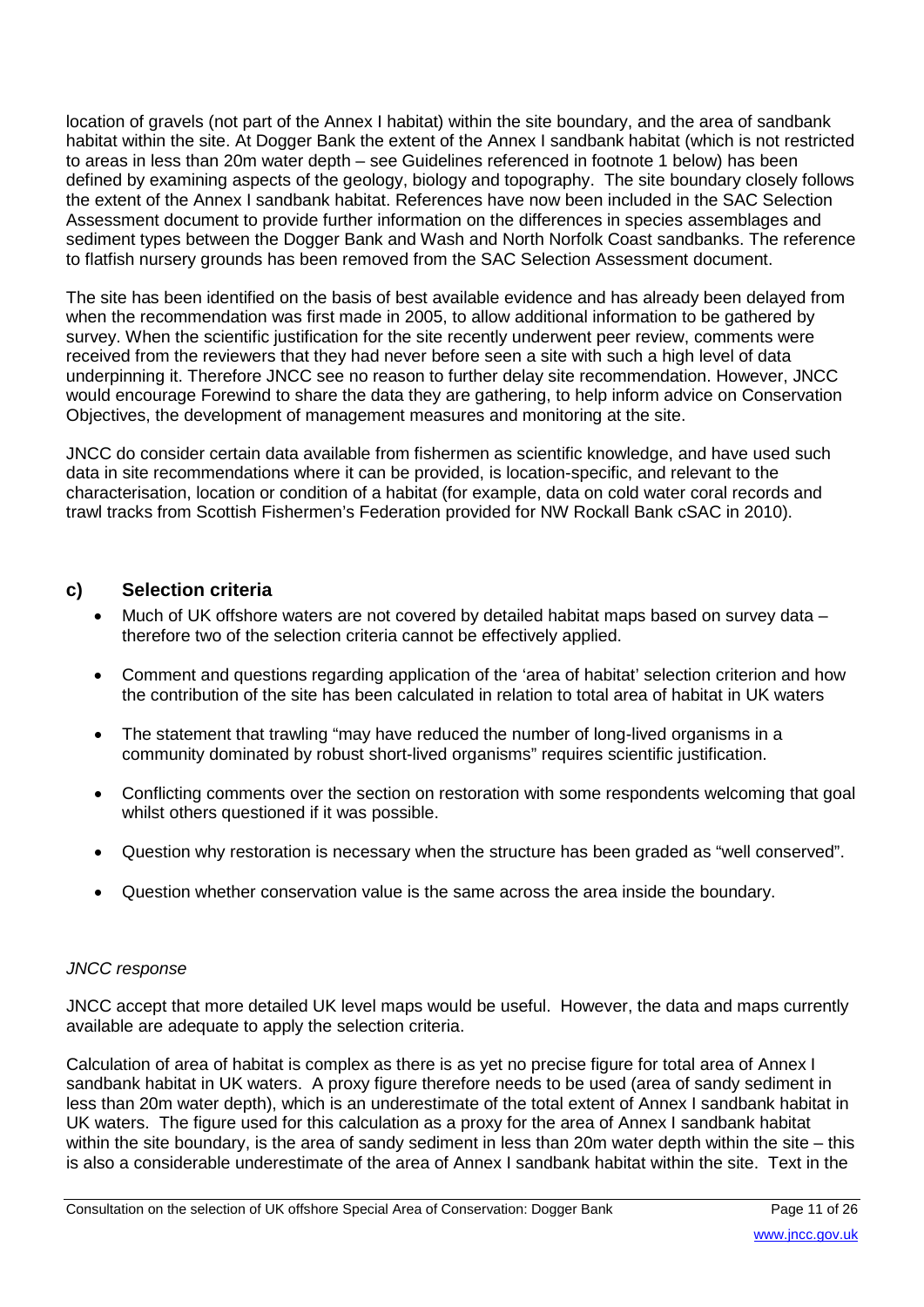SAC Selection Assessment document has been modified to clarify how the assessment under this criterion has been made.

The text in the section on "degree of conservation structure and function" has been amended, several references have been provided for the likely change in community structure as a result of trawling. The grading of "well conserved" is the criterion for "degree of conservation of structure" that sits between the higher "excellent structure" and lower "average or partially degraded structure" and as such features with this grading are judged not to be in pristine condition and may require restoration to achieve "excellent structure"<sup>[2](#page-11-0)</sup>. As stated in the SAC Selection Assessment document, active restoration of habitat on the Dogger Bank would be difficult since the structure and functions of the habitat and methods to restore it are not known. However, removal of anthropogenic disturbance could allow natural recovery of the biological communities associated with Dogger Bank. The assessment of conservation value is required to be made at the site level and therefore there is no scope within the assessment for varying levels of conservation value to be proposed across the site. It is likely that during the future development of management measures, more detailed information on condition of the feature within the site will be obtained and used.

## **d) Boundary delineation**

- Concerns regarding the process which has resulted in changes to the boundary and significant reduction in the overall size of the pSAC since earlier recommendations.
- Would like scientific justification to support the statement that the current boundary is the "minimum area necessary to ensure protection of the Annex I habitat".
- Proposal to base the boundary on the Wieking and Kronke (2003) data rather than that currently used as this aligns better with the Dutch boundary.
- The area inside the SAC should be reduced as only 20-60% of sandbank habitat is required and so with all of the other sandbank sites already designated not such a large area is necessary.
- Question as to whether alternative, smaller sites are available within the North Sea.
- Seek clarification as to whether work has been done to ensure that the proposed boundary for the Dogger Bank takes into account potential movement of the feature over the next 50 years.
- Requests for clarification of the size of the buffer, if one were to be added around the Annex I habitat.
- Seek clarification on approach taken to ensure a consistent approach to boundary delineation has been undertaken by the UK, the Netherlands and Germany.
- Clarification sought on what options are being considered to resolve the lack of join up in the boundary at the UK/Netherlands median line and comments to support such a revision.

*JNCC response*

 $\overline{a}$ 

<span id="page-11-0"></span> $2$  For further information on SAC selection criteria see: JNCC (2009) Selection criteria and guiding principles for selection of Special Areas of Conservation (SACs) for marine Annex I habitats and Annex II species in the UK. Version 1.1. JNCC, Peterborough. Available online from[: http://www.jncc.gov.uk/page-4165](http://www.jncc.gov.uk/page-4165)

Consultation on the selection of UK offshore Special Area of Conservation: Dogger Bank Page 12 of 26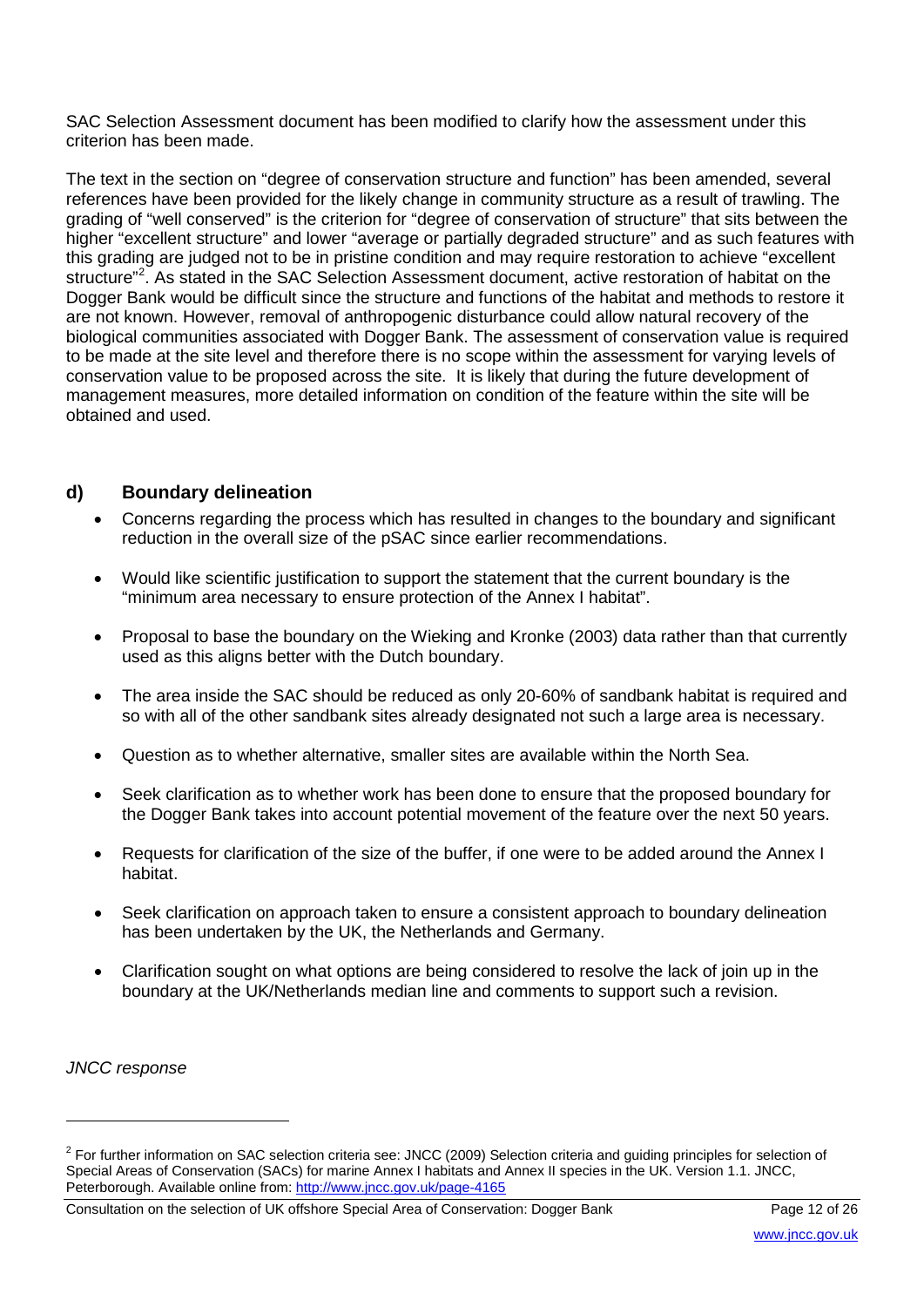Because the Dogger Bank is such a large area, and because the extent of the Annex I sandbank habitat is difficult to define precisely, JNCC's scientific assessment of existing data, collection of new data, preparation of a draft site recommendation, and peer review of that site recommendation has taken some time, but it has been an open and rigorous scientific process. During that time JNCC's recommendation on the site has changed, based on scientific assessment of the information available. This public consultation is the final step in that process prior to Government determining whether to propose the site to the European Commission as an SAC.

The full extent of the Annex I sandbank habitat is the 'minimum area necessary' to include within the site boundary. In identifying the SAC boundary JNCC have included the whole feature to ensure that the site "operates as a functional whole"<sup>[3](#page-12-0)</sup>, and it is JNCC's opinion that there is no justification for omitting any particular part of the bank from the site. JNCC have used all available scientific data in assessing the Dogger Bank area against the site selection criteria. The Wieking and Kronke (2003) data have been used in that assessment, along with a number of other more recent datasets. JNCC have taken account of the adjacent site recommendation by the Dutch, and the methods by which it was determined. A process has been initiated with the Dutch government to discuss how best to align the UK and Dutch SACs at the median line (coordinate 10, see Fig 1 in Dogger Bank SAC Selection Assessment document v8.0) between the two countries.

The guidance of 20-60% of habitat relates to the proportion of the entire UK resource of sandbank habitat which should be included within the whole SAC site series, it does not relate to the proportion of a particular sandbank required to be within a particular SAC boundary (refer to EC 2007 Guidelines referenced in Footnote 1). In assessing which sandbanks in UK offshore waters to recommend for SAC designation, JNCC has identified examples from throughout the natural range of the habitat and ensured that all sub-types of sandbanks are represented within the SAC series. This includes sandy mounds, of which Dogger Bank is an example, as well as the three types of sandbanks formed by currents or tidal processes<sup>[4](#page-12-0)</sup>, and other types such as vegetated sandbanks. As well as representing each different subtype of sandbank within the site series, JNCC has considered the overall proportion of sandbank habitat within the site series in the UK against the amount of sandbank habitat present within UK waters<sup>[5](#page-12-0)</sup>. The available data with which we can make this assessment are complex and not very precise, as we have to use approximations for the location and extent of Annex I sandbank habitat at a UK level. However, including the existing series of SACs identified for sandbanks, plus the Dogger Bank pSAC, the proportion of the UK sandbank resource within the SAC site series is approximately 36%. This proportion is above the 20% likely to be deemed insufficient by the European Commission, but falls well short of the 60% of the national resource likely to be considered sufficient by the European Commission. The Dogger Bank pSAC makes up an important contribution to the proportion of the UK sandbank resource within the SAC network (approximately 10%). If alternative similar sites were to be included, a similar proportion of similar habitat would need to be included within the site network. We do not have information to indicate that sufficient quantity of similar sites exist.

As Dogger Bank is not a tidally generated sandbank, it does not move and therefore it is not necessary to take into account potential movement over the next 50 years in defining the site boundary. An additional margin (or buffer) in proportion to water depth to allow for mobile gear on the seabed being at some distance from the location of a vessel on the sea surface (see guidance in JNCC, 2008) has not been added to the habitat extent when defining the site boundary. Due to the shallowness of the site, the margin would be only 120-160m, which, due to the large size of the site (12,331km<sup>2</sup>) and the interpretive nature of determining the extent of the Annex I habitat, would make no material difference to conservation of the sandbank feature..

 $\overline{a}$ 

<span id="page-12-0"></span><sup>3</sup> McLeod, CR, Yeo, M, Brown, AE, Burn, AJ, Hopkins, JJ, & Way, SF (eds.) (2005) *The Habitats Directive: selection of Special*  Areas of Conservation in the UK. 2nd edn. Joint Nature Conservation Committee, Peterborough. [www.jncc.gov.uk/SACselection](http://www.jncc.gov.uk/SACselection)

<sup>&</sup>lt;sup>4</sup> For further information on sandbank sub-types see JNCC's web page on identification of SACs for offshore Annex I sandbanks <http://www.jncc.gov.uk/page-1452>

<sup>5</sup> <http://www.jncc.gov.uk/page-3053>

Consultation on the selection of UK offshore Special Area of Conservation: Dogger Bank Page 13 of 26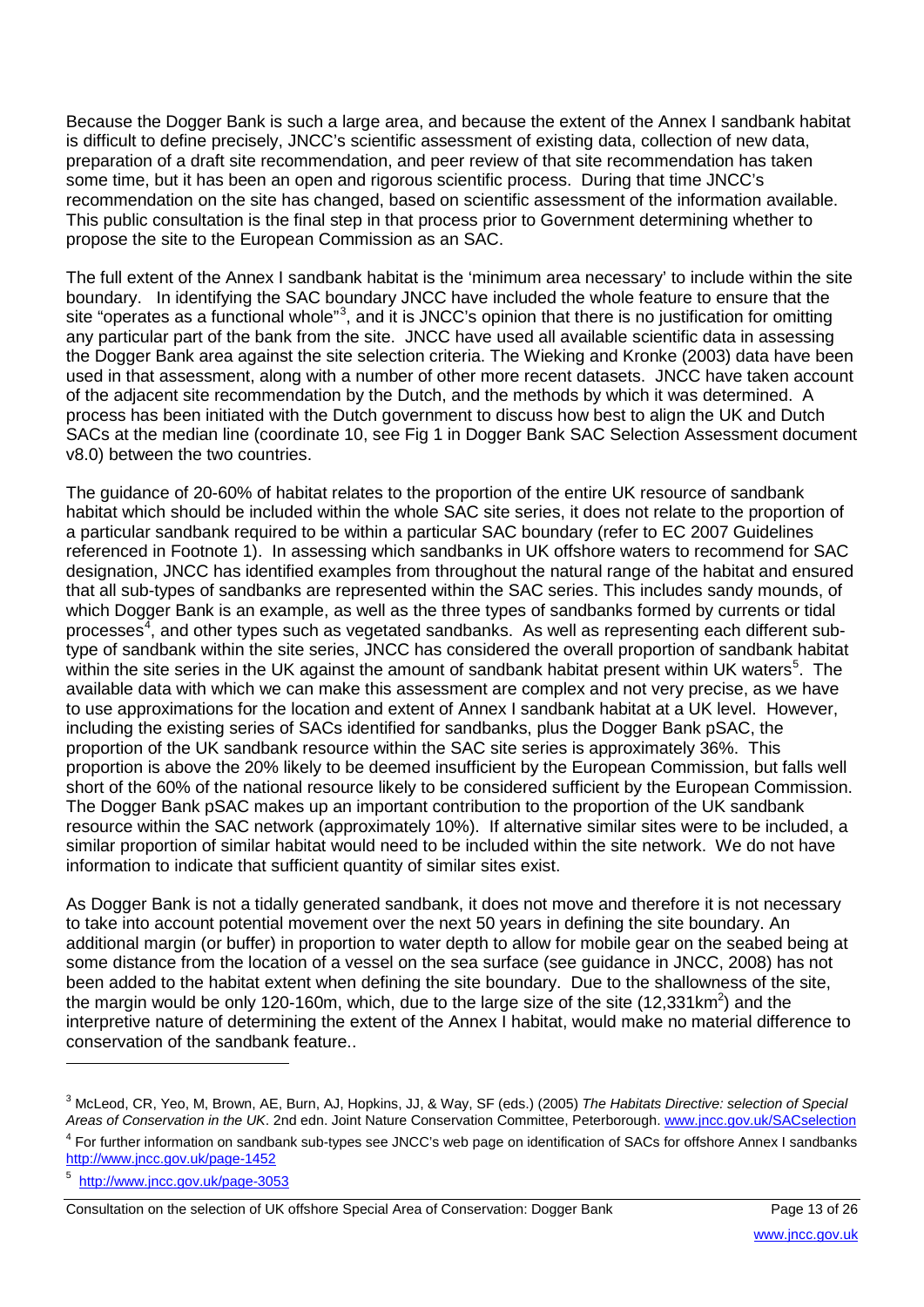JNCC reviewed the Klein methodology $^6$  $^6$  used by both the Netherlands and Germany to assess slope of the bank in the delineation of their site boundaries and have used this methodology in the determination of the proposed UK boundary. However, in addition to solely using the Klein methodology JNCC have also taken account of the biological assemblages present across the Dogger Bank area and used this additional information to help inform boundary delineation. Discussions with the Netherlands over aligning the boundaries and future management measures will begin in due course.

## **4.2. Justification for harbour porpoise**

• In general there was a mixed response to the consultation of support for and objection to the regrading of harbour porpoise from C (qualifying feature) to D grade at Dogger Bank. Industry supported the D grading, non-governmental organisations objected and contest that harbour porpoise should be a qualifying feature for Dogger Bank pSAC (i.e. at C grade or above)

## **a) Application of selection criteria**

- Concern that non-scientific factors may be influencing the grading of harbour porpoise at the site.
- Concern that the regrading of harbour porpoise at the site sets a precedent for the treatment of other highly mobile species and is inconsistent with the treatment given to highly mobile terrestrial species.
- Contest that UK should list the harbour porpoise as a qualifying feature of the site as it regularly supports 2-4% of the national population, regardless of whether the density of the population is greater than in neighbouring areas or not.
- The selection criteria for Annex II species are not individual hurdles that must each be passed before progressing to the next. They should be applied using expert judgment, as a whole and in the context of the precautionary principle in order to identify sites. If there is no data to support a decision in relation to a particular criterion, it does not "score" a negative point – it should be neutral until such data exist.
- The Netherlands and Germany have both listed harbour porpoise as a qualifying feature for site designation at the Dogger Bank, yet the population of the species using the pSAC in UK waters is much larger than the population figures given for the German SAC at Dogger Bank. There would currently appear to be no scientific justification for a different level of importance to be assigned to the Dutch and German sectors of the Dogger Bank for this species, compared to the UK sector.

### *JNCC response*

 $\overline{a}$ 

JNCC have only taken scientific evidence into account when considering whether harbour porpoise should be a qualifying feature for the Dogger Bank. Socio-economic factors have not been taken into account. Consideration of whether harbour porpoise should be a feature of the site did take into account previous precedent in selection of sites for other mobile species (marine and terrestrial).

<span id="page-13-0"></span><sup>6</sup> Klein, A. (2006) Identification of submarine banks in the North Sea and the Baltic Sea with aid of TIN modelling. *In:* H. Nordheim, D. Boedeker and J.C. Krause. Eds. *Progress in Marine Conservation in Europe: Natura 2000 sites in German Offshore waters*. Springer: pp 97-110

Consultation on the selection of UK offshore Special Area of Conservation: Dogger Bank Page 14 of 26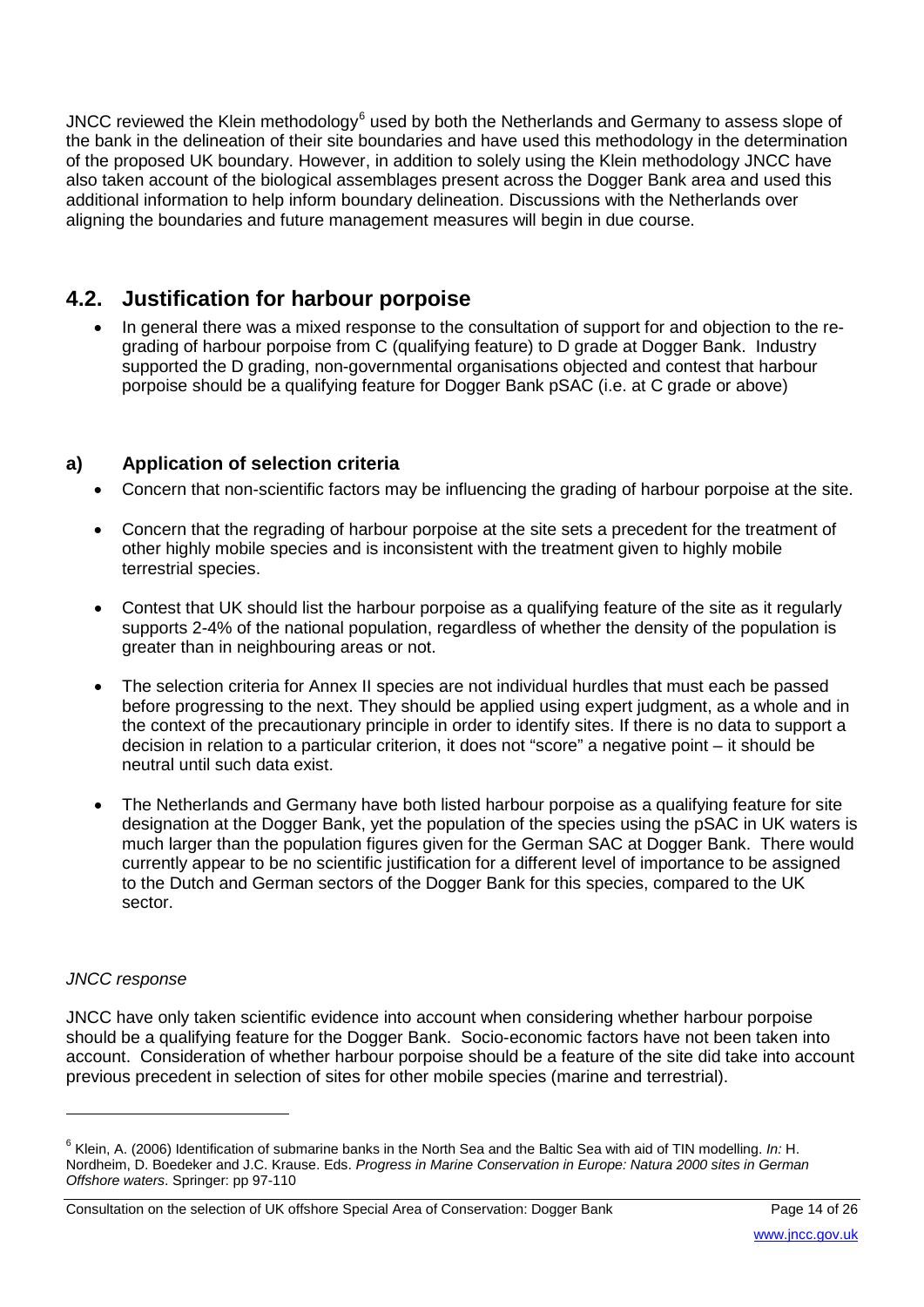In assessing whether harbour porpoise should be a qualifying feature for the Dogger Bank pSAC, JNCC considered the text from Article 4(1) of the Habitats Directive for aquatic species which range over wide areas. This Article states that "sites will be proposed only where there is a clearly identifiable area representing the physical and biological factors essential to their life and reproduction". Following guidance issued by the European Commission, JNCC do not consider that presence of a species on its own is sufficient evidence for a clearly identifiable area which could be considered essential to the life and reproduction for the species. Harbour porpoise are widely distributed across the UK part of the North Sea, with no current evidence of 'hotspots' in their distribution. The proportion of the North Sea occupied by the Dogger Bank pSAC (identified for its sandbank habitat), is estimated to be greater than 2% of the UK North Sea area. Evidence from SCANS data, indicates that 2.1 to 3.9% of the North Sea population of harbour porpoise has been observed within the pSAC boundary, but this is not a precise estimate, and, as the species is widely distributed across the UK part of the North Sea, approximately this proportion of the national population would be expected to occur within the site purely due to the large area of the pSAC. JNCC have no evidence that the Dogger Bank pSAC is any more important for harbour porpoise than other areas in the North Sea.

When considering the area against the selection criteria, where data did not exist to support a decision (e.g. evidence of a highly developed social and sexual life) then that criterion could not be considered further – it did not 'score a negative point'.

The level of importance of an area is judged by each Member State when considering the selection of sites within its territory, against the population within that territory. The importance of the UK part of the Dogger Bank has been judged based entirely on scientific evidence, applying the EC Guidance on site selection for harbour porpoise and the Habitats Directive Annex III selection criteria. The UK pSAC at Dogger Bank is considerably larger than either the Dutch or German SACs, so it is to be expected that the population within the UK site would be larger than that of either the Dutch or German sites.

Text in the amended SAC Selection Assessment document (v 8.0) has been modified to clarify the above points.

## **b) Protection of harbour porpoise**

- Concern that if harbour porpoise are not listed as a qualifying feature of the site, then there is no requirement for conservation objectives for the species at the site, and it would not be protected through the site-specific mechanisms outlined in Article 6 of the Habitats Directive.
- Concern that there will be acoustic disturbance on harbour porpoise from marine activities and the development of an offshore windfarm at the Dogger Bank if the species is not a qualifying feature at the site.

#### *JNCC response*

Although a grading of D for harbour porpoise for the Dogger Bank does mean that there is no specific conservation objective for the species at the pSAC, it does not mean that the species itself would be unprotected, for example from the effects of noise and disturbance from marine activities, or from by-catch in certain fisheries.

All cetaceans in UK waters (including the *harbour porpoise*) are protected under Article 12 of the Habitats Directive. This requires Member States to establish strict protection for all European Protected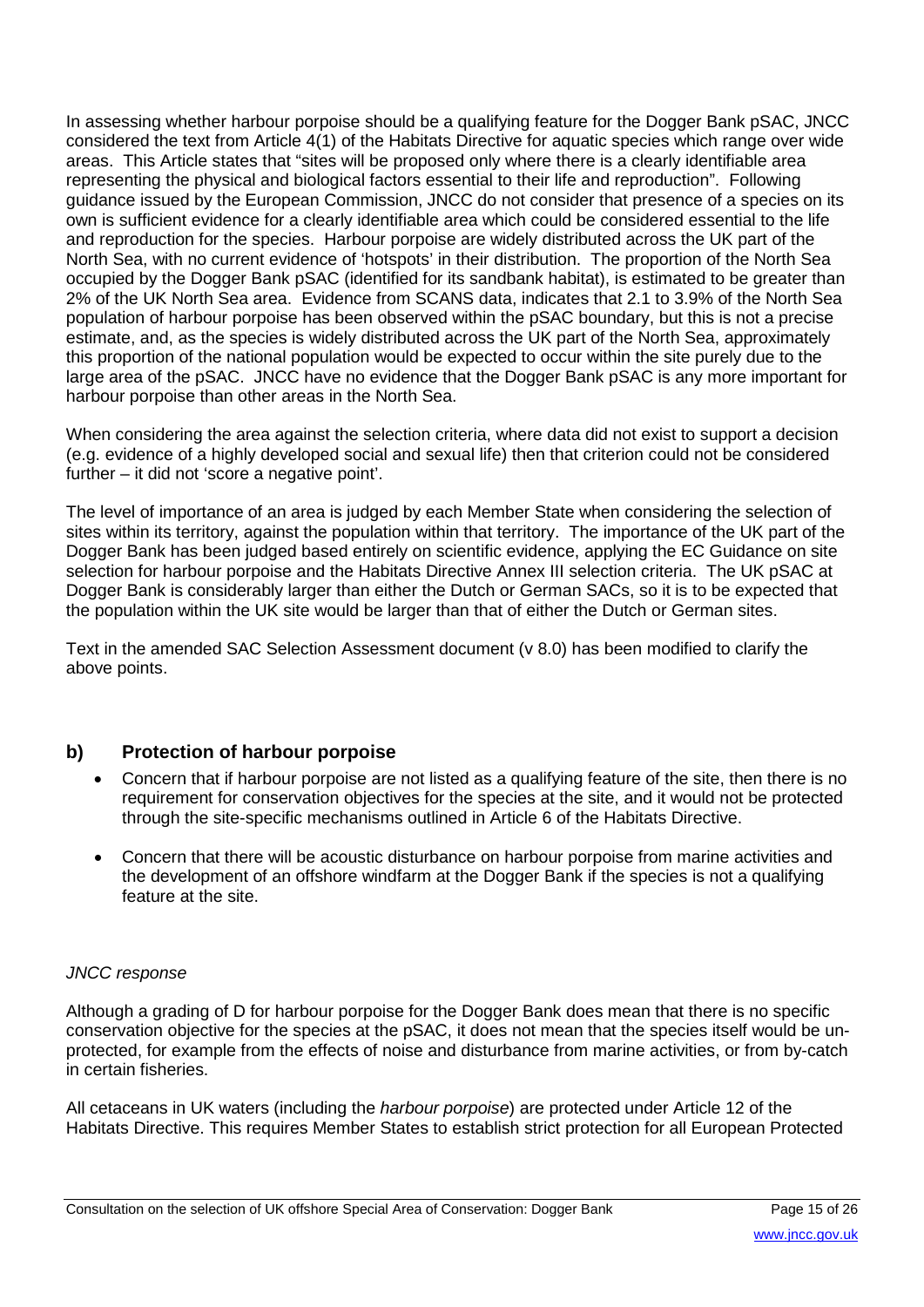Species (i.e. those species listed in Annex IV of the Directive). The requirements of Article 12 have been fully implemented into UK law through the Habitats Regulations<sup>[7](#page-15-0)</sup>. These regulations make it an offence to deliberately kill, injure or capture or deliberately disturb any wild animal of a European Protected Species.

If there is a risk of death, injury or significant disturbance of European Protected Species from an activity that cannot be removed or sufficiently reduced by using alternatives and/or mitigation measures, then the activity may still be able to go ahead under licence as a last resort, but only if the activity is not detrimental to the maintenance of the populations of the species concerned at favourable conservation status. This means that regulators, before issuing licenses for potentially disturbing activities, will need to ascertain that the licensing of the activity will not result in a negative impact on the species'/population's Favourable Conservation Status. The circumstances where disturbance can be allowed under licence have been clarified by UK legislation.

In recognition that a number of offshore activities such as seismic surveys, pile driving activities and use of explosives can, under certain circumstances, generate noise levels capable of causing injury and, in the case of explosives, death, to marine mammals, JNCC developed and published a series of precautionary guidelines and protocols to minimise the risk of these effects occurring. Adherence to these guidelines and protocols is now included as a condition of governmental consents to industry, including consents for development of windfarms.

#### **c) Data issues**

- No additional data on harbour porpoise were identified or supplied in response to the consultation.
- Seek clarification as to how JNCC analysed the SCANS data.
- The fact that there is a significant sand eel population at the Dogger Bank is evidence that there is a "clearly identifiable area which is distinct in providing the physical and biological factors essential to that species for life and reproduction".
- Seek clarification as to why the information on sand eels being a significant prey resource for harbour porpoise has been removed from the most recent version of the SAC Selection Assessment Document (v 6.0) when it was present in version 4.0.

#### *JNCC response*

 $\overline{a}$ 

SCANS I and II data were used to obtain a coarse estimate of the population for the Dogger Bank site. Using the relevant SCANS block data, the proportion of the site within the block was used to estimate the proportional abundance of animals likely to be present within the site from the SCANS block abundance.

JNCC agree that the Dogger Bank area is important for sandeels, and that sandeels can be a significant part of the diet of harbour porpoise. However, harbour porpoise also feed on other species of small fish,

<span id="page-15-0"></span> $7$  Conservation of Habitats and Species Regulations 2010 for England and Wales;

Conservation (Natural Habitats, &c.) Amendment (Scotland) Regulations 2007 for Scotland; Conservation (Natural Habitats, etc.) (Amendment) Regulations (Northern Ireland) 2007 for Northern Ireland; Offshore Marine Conservation (Natural Habitats, &c.) Regulations 2007 (as amended) for UK offshore waters.

Consultation on the selection of UK offshore Special Area of Conservation: Dogger Bank Page 16 of 26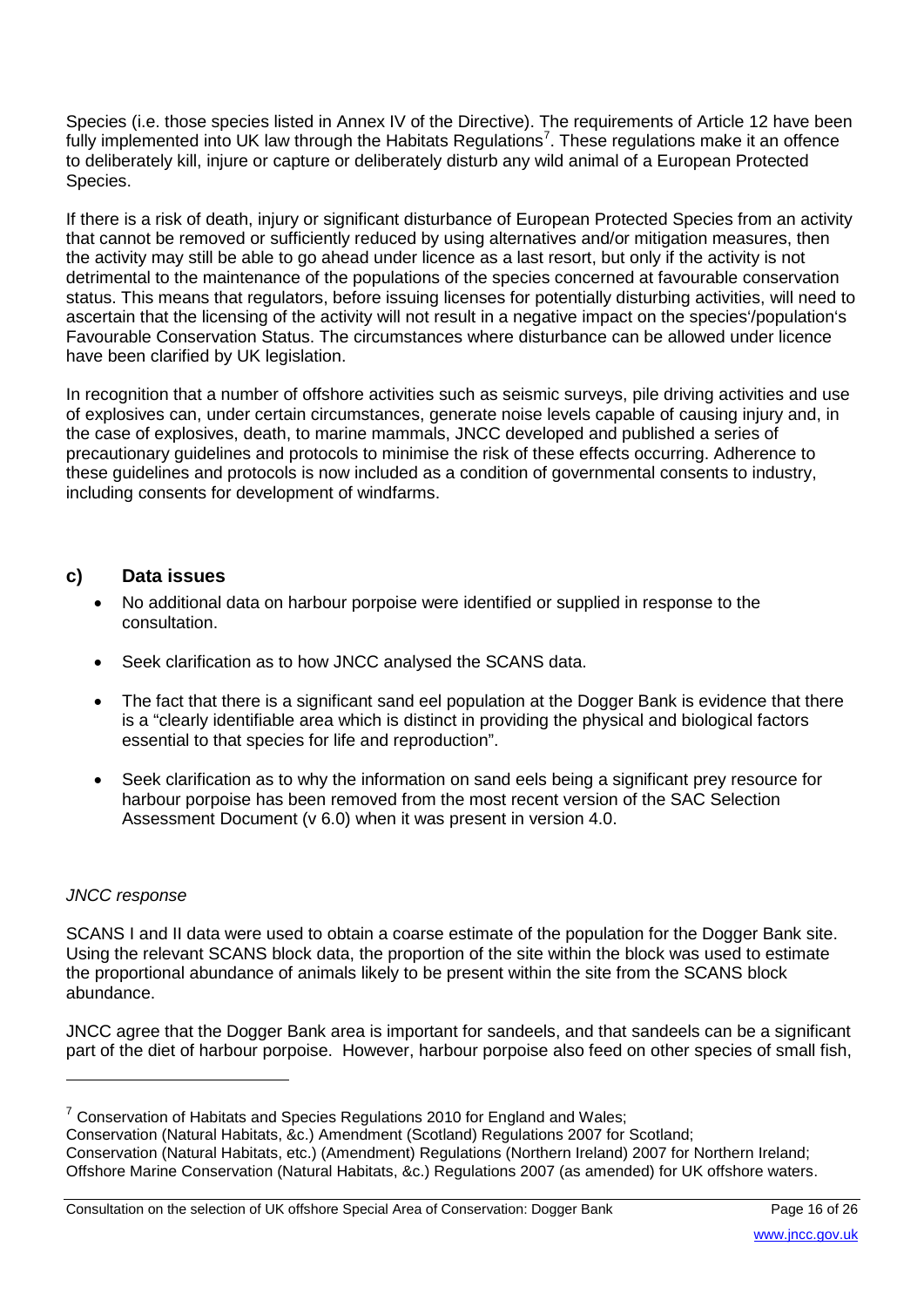and both sandeels and harbour porpoise are widely distributed in the UK part of the North Sea, rather than restricted in distribution to the Dogger Bank area. JNCC do not consider the presence of sandeels at the Dogger Bank as sufficient evidence to identify the pSAC as a "clearly identifiable area which is distinct in providing the physical and biological factors essential to harbour porpoise for life and reproduction".

The SAC Selection Assessment document outlines the outcome of application of the selection criteria for a site, and the reasons for its recommendation as an SAC, and has been modified at each step of the site assessment process. The text aims to be succinct, yet comprehensive. More information is included in the SAC Selection Assessment document for qualifying features for the site than for those present but graded at D, so the latest 2010 version has less information than the earlier 2008 version  $(4.0).$ 

## **4.3. Scientific justification (other)**

- In the site map it would be helpful to have the nodes and boundary co-ordinates numbered to make it easy to refer to.
- Support for further work into the use of the Dogger Bank by grey and common seals as both species are a qualifying feature of the Dutch site and common seals are a qualifying feature of the German site.
- General concern over the significant number of personal communications being used as references to back up scientific statements.
- Lack of acceptance that factors relating to the interrelationship between human use of the marine environment and its conservation should be considered non-scientific.

#### *JNCC response*

 $\overline{a}$ 

The map in the SAC Selection Assessment document has been updated to number the nodes provided. JNCC will number nodes in future documentation.

When the outputs of the analysis of the use of areas of UK seas away from the coast by the two seal species has been completed JNCC will be reviewing the grading of both seal species at the site to determine whether it needs to be altered. This is due to be completed by 2012.

JNCC have reviewed the personal communications references in both the SAC Selection Assessment document and the impact assessment document and provided references to published information where possible. In most cases, personal communications were used as references for human activities that were known to be occurring within the site boundary as no published references were available.

European Case Law (Case C371/9[8](#page-16-0)<sup>8</sup>) clearly states that SACs must be selected on scientific grounds only. A variety of data, including data on human uses of the marine environment will be used to develop appropriate management measures for sites selected.

<span id="page-16-0"></span><sup>&</sup>lt;sup>8</sup> Case C371/98. Secretary of State for the Environment, Transport and the Regions vs First Corporate Shipping Ltd. Available from: <u>http://curia.europa.eu/jurisp/cgi-</u> [bin/form.pl?lang=en&newform=newform&jurcdj=jurcdj&docj=docj&typeord=ALLTYP&numaff=&ddatefs=&mdatefs=&ydatefs=&d](http://curia.europa.eu/jurisp/cgi-bin/form.pl?lang=en&newform=newform&jurcdj=jurcdj&docj=docj&typeord=ALLTYP&numaff=&ddatefs=&mdatefs=&ydatefs=&ddatefe=&mdatefe=&ydatefe=&nomusuel=first+corporate+shipping&domaine=&mots=&resmax=100&Submit=Submit) [datefe=&mdatefe=&ydatefe=&nomusuel=first+corporate+shipping&domaine=&mots=&resmax=100&Submit=Submit](http://curia.europa.eu/jurisp/cgi-bin/form.pl?lang=en&newform=newform&jurcdj=jurcdj&docj=docj&typeord=ALLTYP&numaff=&ddatefs=&mdatefs=&ydatefs=&ddatefe=&mdatefe=&ydatefe=&nomusuel=first+corporate+shipping&domaine=&mots=&resmax=100&Submit=Submit)

Consultation on the selection of UK offshore Special Area of Conservation: Dogger Bank Page 17 of 26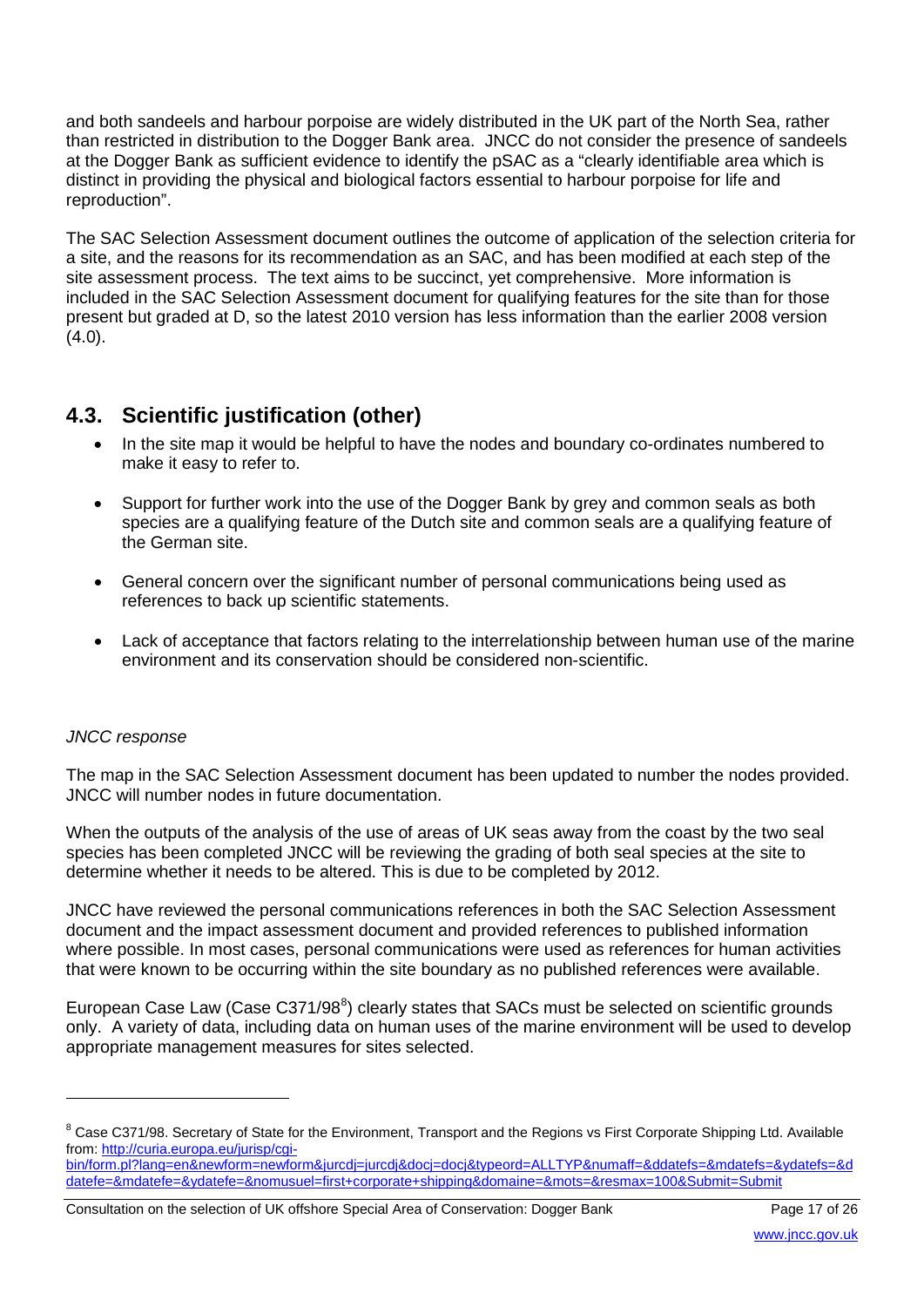# **5. Conclusions and final recommendation on site boundary**

The overall site recommendation and the site boundary remain unchanged following consultation. Updated seabed sediment data have been incorporated into the SAC Selection Assessment document, that alter the extent and location of non-sandbank habitat within the recommended site boundary. The SAC Selection Assessment document has been amended in light of comments made in consultation responses. The Impact Assessment document has been updated to include new fisheries data and to address comments made during the consultation.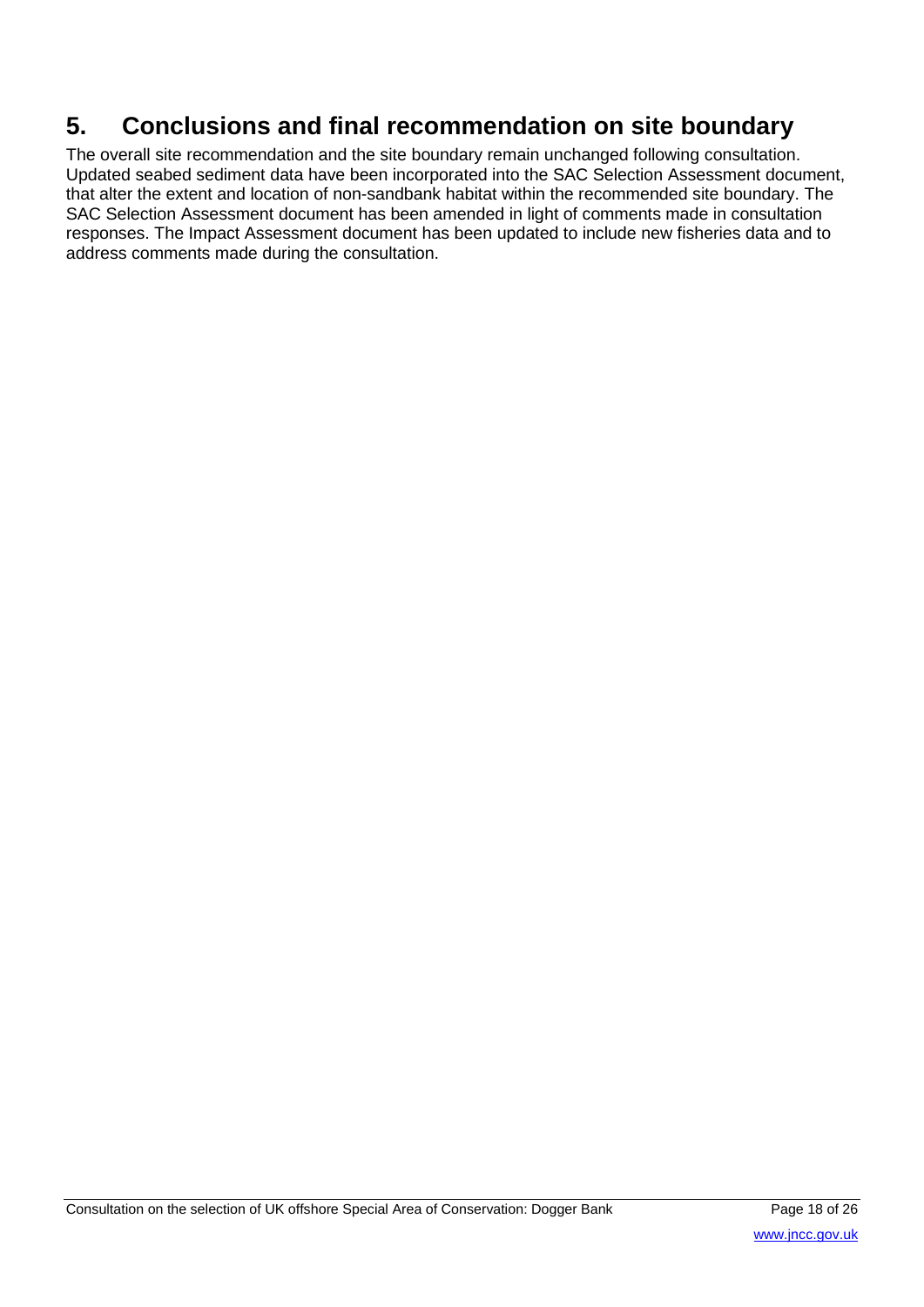# **Annex I: Consultation questions**

#### **The scientific justification for the site and its boundary**

SAC1) Do you support the scientific basis for the Dogger Bank site being put forward in this round of consultation?

SAC2) Please indicate if you have any scientific information, not already referenced in the SAC Selection Assessment document for Dogger Bank site, to support your response to SAC1.

SAC3) Do you have any information additional to that included in the SAC Selection Assessment document about the condition of Annex I habitats within the Dogger Bank site boundary that you would like to share with the JNCC?

SAC4) Do you have any further comments on the scientific selection of the Dogger Bank as SAC?

#### **Socio-economic Impact Assessment**

IA1) Do you have any further information on assessing the value of goods and services for European habitats for the Impact Assessment for Option 1: Designate the site?

IA2) Are there any other significant activities at Dogger Bank that the IA has not identified?

IA3) Can you provide any information to inform estimates of what vessels would do in response to closing Dogger Bank or part of it to certain types of fishing methods?

IA4) Can you provide any information to improve the assessment of the costs (and wider impacts) of selecting Dogger Bank?

IA5) Can you provide any information to improve the assessment of benefits of selecting the Dogger Bank?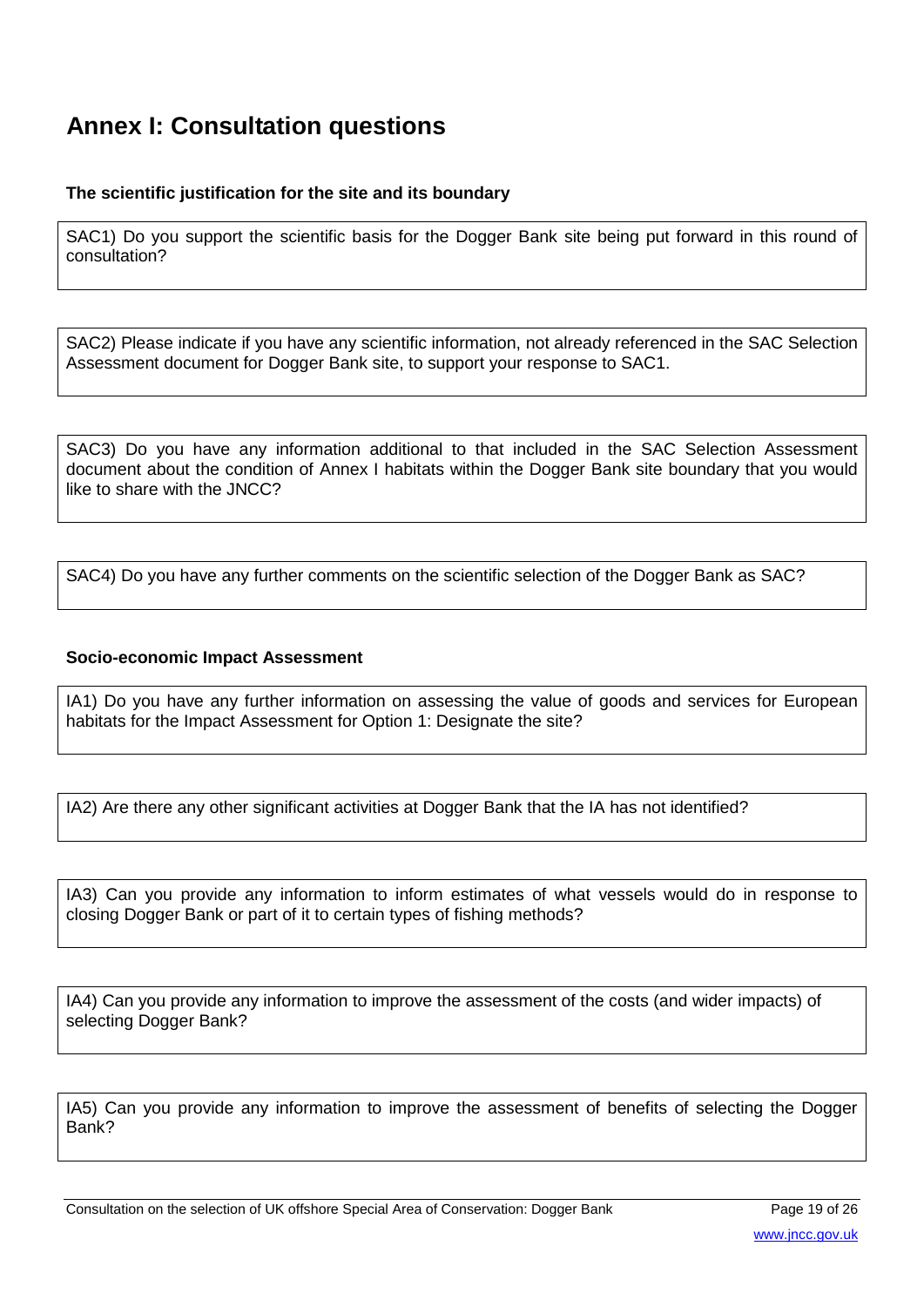IA6) In assessing the benefits, we do not take account of the role of the feature (i.e. habitat type) in supporting the wider ecosystem. Can you provide information on the importance of any of the features in supporting the wider ecosystem?

IA7) How much time do you think a business might typically take to familiarise themselves with the implications of offshore SAC designation if implemented? (If you represent a particular sector, please make your answer specific to that sector)

IA8) Are there significant unintended consequences associated with the Options (Baseline: do nothing or Option 1: designate the site) that have not been identified in the IAs?

IA9) Do you agree with the assessments of impacts on small businesses and can you provide any further information?

IA10) Are there any other aspects of the IA on which you would like to comment or where you are able to provide further information?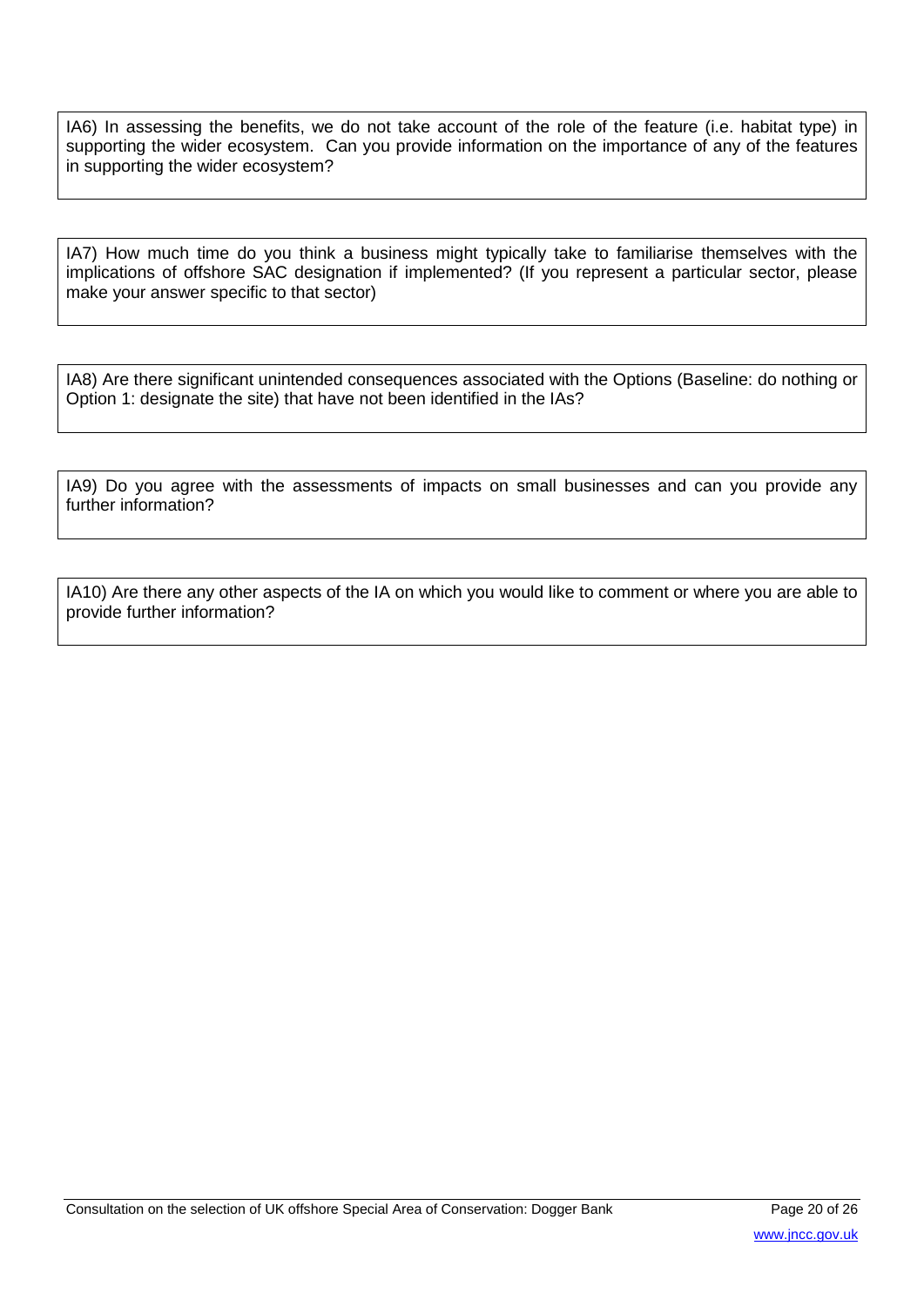# **Annex II: List of respondents**

British Geological Survey Crown Estate Danish Fishermen's Association Dutch Fish Product Board East Coast Wildlife Trusts English Heritage Environment Agency Forewind GDF SUEZ E&P Ltd Health and Safety Executive Marine Conservation Society Marine Protected Areas Fishing Coalition North Sea Regional Advisory Council North-East of Scotland Fishermen's Organisation Norwegian Directorate of Fisheries RenewableUK Royal Society for the Protection of Birds Whale and Dolphin Conservation Society Wildlife and Countryside Link WWF-UK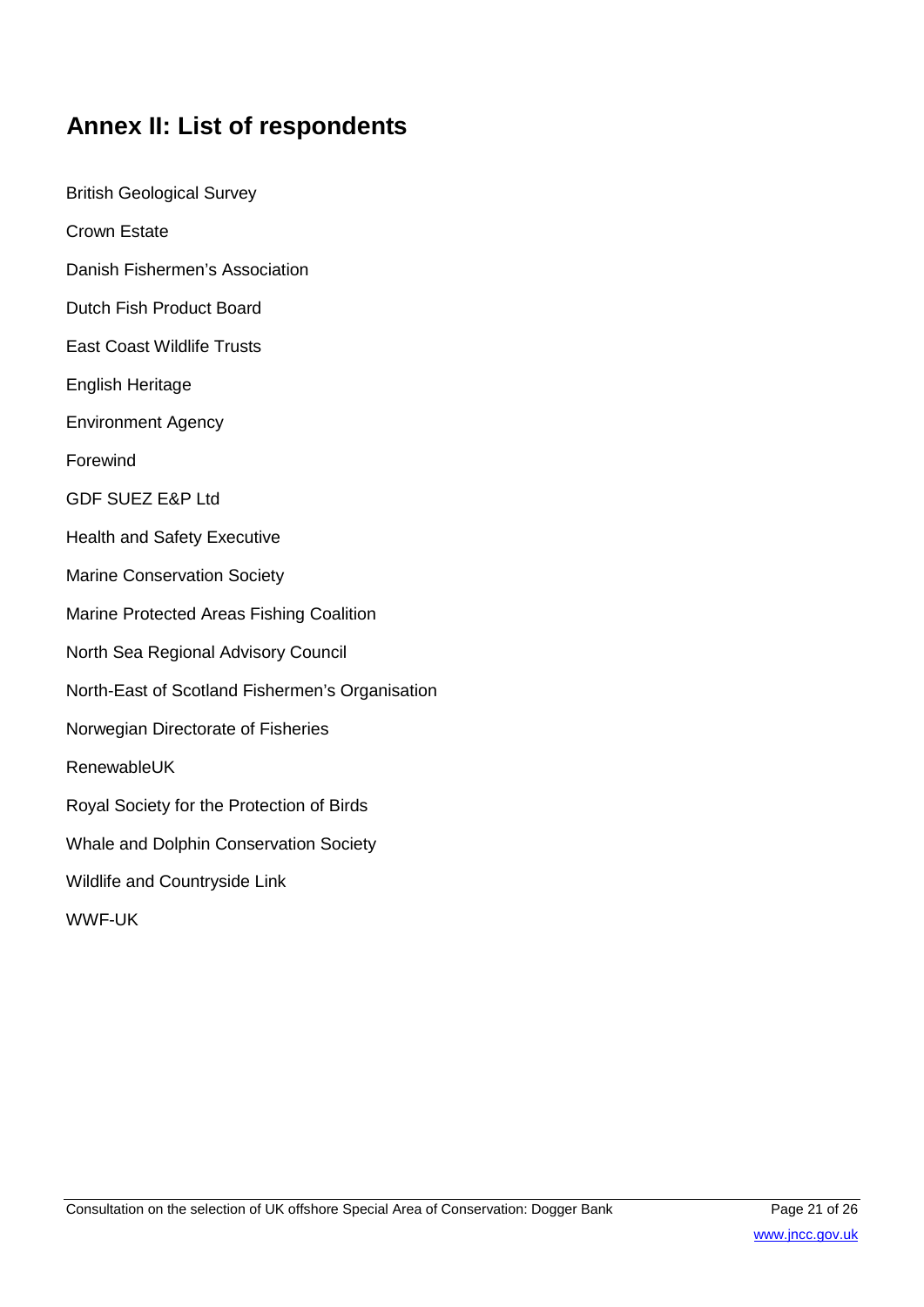## **Annex III: Key messages on topics that did not form part of the formal consultation**

## **The UK network of SACs**

Several of the responses from conservation non-governmental organisations raised concerns that a significant area has been lost from the other sandbank SACs (inshore and offshore SACs submitted to the European Commission in August 2010: Inner Dowsing, Race Bank and North Ridge, North Norfolk Sandbanks and Saturn Reef, Haisborough, Hammond and Winterton and Shell Flat) between formal consultation and the submission of the sites to Europe, equating to a loss of sandbank protection of 107,461 hectares.

### *JNCC response*

Site boundaries do not necessarily equate to the extent of the Annex I habitat concerned. The areas that have been excluded from within site boundaries for other sandbank SACs following consultation do not constitute a loss in Annex I sandbank habitat. At North Norfolk Sandbanks and Saturn Reef cSAC the consultation boundary was a simple shape and much larger than the extent of the Annex I habitat within the site, following JNCC guidance on boundary delineation produced in 2004. The boundary was redrawn following the 2007-08 consultation where responses indicated that it was preferable to have more complex site boundaries which followed more closely the extent of the Annex I habitat. These site boundaries consequently had more, longer co-ordinates, and the amount of non-Annex I habitat enclosed within the site boundary was significantly reduced. JNCC's guidance on boundary determination was amended in 2008 as a result of the 2007-08 consultation. For the other three sites (Haisborough, Hammond and Winterton cSAC, Inner Dowsing Race Bank and North Ridge cSAC, and Shell Flat cSAC, as well as Margate and Longsands cSAC), the consultation site boundaries were drawn using this revised guidance. In addition, following the 2010 consultation on these sites, the boundaries have been redrawn using additional bathymetric data submitted during the consultation to better define the extent of the sandbank features. Therefore the amount of Annex I sandbank habitat protection has not decreased as it is only non-Annex I habitat that has been excluded from the site boundaries.

## **Identification of SACs for harbour porpoise in UK waters**

• Question the lack of UK-wide collation and analysis of data on harbour porpoise to identify 'hotspots' to consider as potential SACs

### *JNCC response*

UK wide data from a variety of sources within the Joint Cetacean Database were analysed to identify whether 'hotspots' of harbour porpoise distribution existed, for consideration as SACs. This work concluded that persistent areas of high porpoise density were lacking in UK waters, with the possible exception of an area in inshore waters of west Wales which merited further investigation (Bravington, M., Borchers, D. & Northridge, S. 2002. Analysis of harbour porpoise sightings data in relation to area-based conservation. Final Report to JNCC, Project XGLJ02.)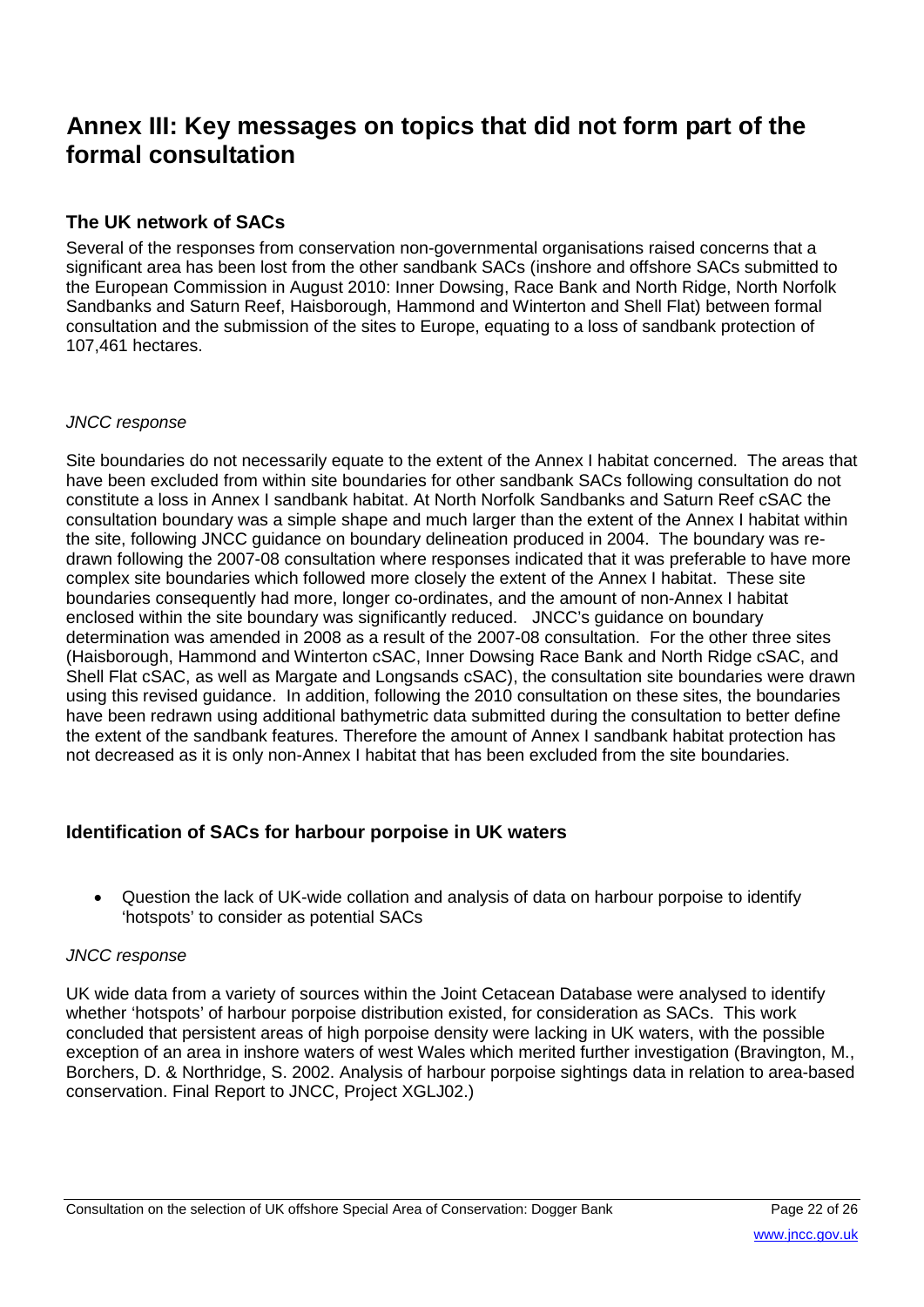## **The case for the identification of an SPA at Dogger Bank**

RSPB suggested that there is already a case for the identification of the Dogger Bank as an SPA under selection guideline 1.4 which would be supported by the range criterion for guillemot, in addition to the presence in qualifying numbers of other species. They also highlighted that with further survey work that a re-run of the JNCC analysis on the European Seabirds at Sea $^9$  $^9$  database would identify the SPA for a range of seabird species.

#### *JNCC response*

 $\overline{a}$ 

This response will be considered by JNCC in its work to identify SPAs in UK offshore waters.

#### **Conservation objectives**

A few specific comments on the Conservation Objectives and Advice on Operations document were received, which will be addressed when the document is updated following submission of the Dogger Bank SAC to the European Commission.

<span id="page-22-0"></span><sup>&</sup>lt;sup>9</sup> Kober et al. 2009. An analysis of the numbers and distributions of seabirds within the British Fishery Limit aimed at identifying areas that qualify as possible marine SPAs. JNCC Report No. 431. JNCC, Peterborough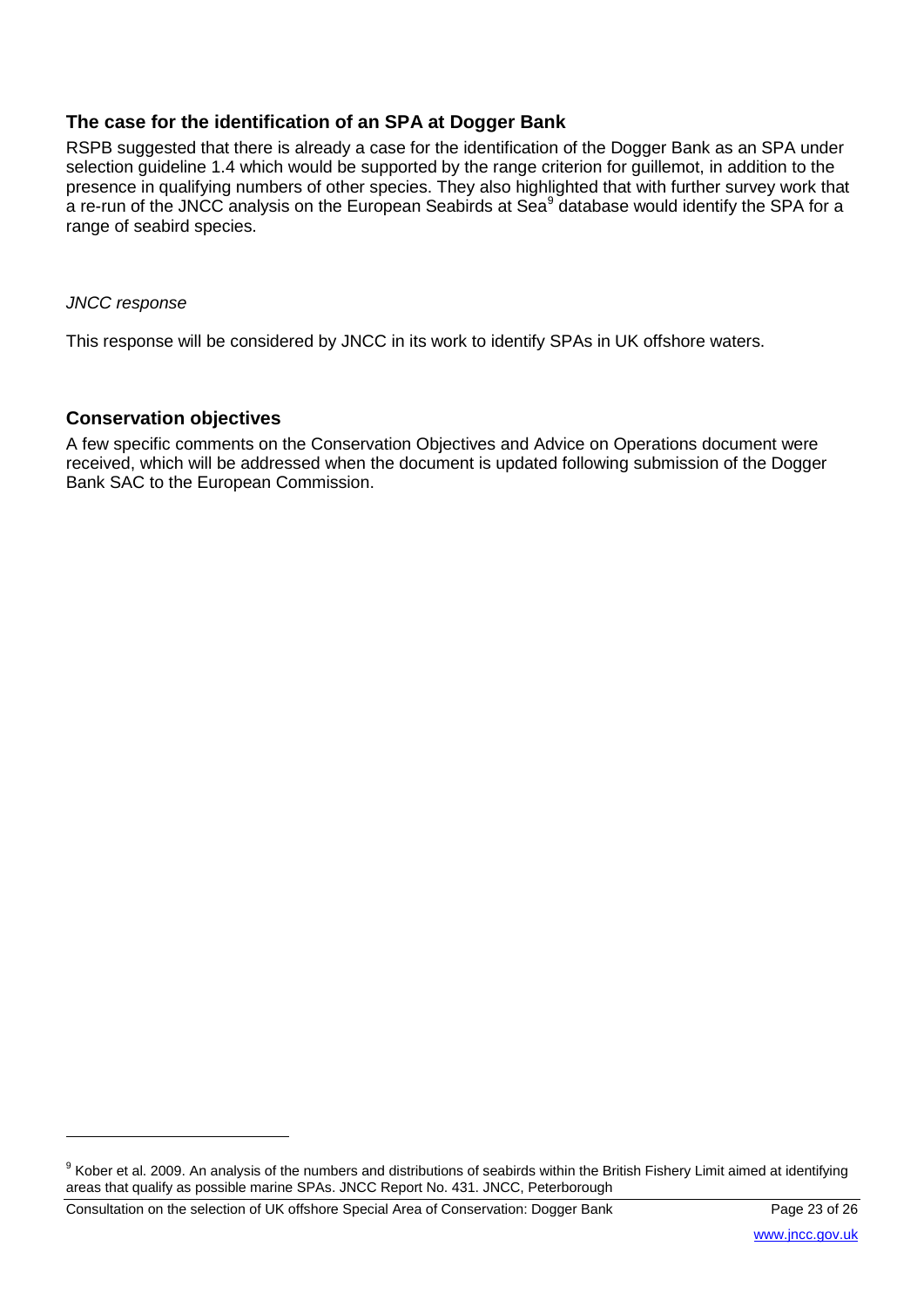# **Annex IV: Key messages on Impact Assessment**

The Impact Assessment for Dogger Bank pSAC has been updated following the consultation, and will be provided to Defra separately to this report. The following comments received on the Consultation Impact Assessment have been assimilated into the revised version.

## **Impact Assessment**

### **a) General comments**

- Agreed with inclusion of the value of archaeology as a component of cultural services.
- The baseline option of non-designation should include the costs of infraction proceedings for noncompliance with the Habitats Directive.
- The impact assessment uses a narrow vision of 'provisioning services' rather than a more broadly-based one used elsewhere in Europe e.g. Sweden.
- Absence of proper consideration of the impact of noise on elasmobranchs and marine mammals.
- No consideration of the impacts on small businesses.
- The annual enforcement cost is not large enough given the tough working conditions at Dogger Bank and the requirement for larger vessels than those used at inshore sites.
- Disagreement with the 10 year timeframe some respondents wanted the timeframe extended further into the future (e.g. 2050) and others wanted it extended further back into the past.

#### *JNCC response*

JNCC have amended the impact assessment to take into account comments that were raised during the consultation. The explanation of the assessment of impacts on small businesses is now more explicitly included within the impact assessment. JNCC can confirm that the same system for 'provisioning services' has been used for this impact assessment as those used elsewhere in Europe but for the Dogger Bank there are not as many services as there are in the Baltic or Skagerrak and so it may appear to have a narrower scope.

Infraction costs (either for not meeting Habitats Directive requirements, or for Government not meeting renewable energy targets) have not been included as Better Regulation Executive guidance specifies that such costs should not be included unless Government is seriously planning to pursue being fined. JNCC are looking further into the impact of noise on marine fish and further consideration of these impacts will be taken when management measures are discussed in the future. Effects of noise on European Protected Species, including marine mammals, are considered through the protection mechanisms under Article 12 of the Habitats Directive (see section 4.2 b) above).

## **b) Sensitivity, exposure and vulnerability**

• Question the grouping of long-term, persistent, zone-wide activities with short-term localised events. Preference to keep each activity separate.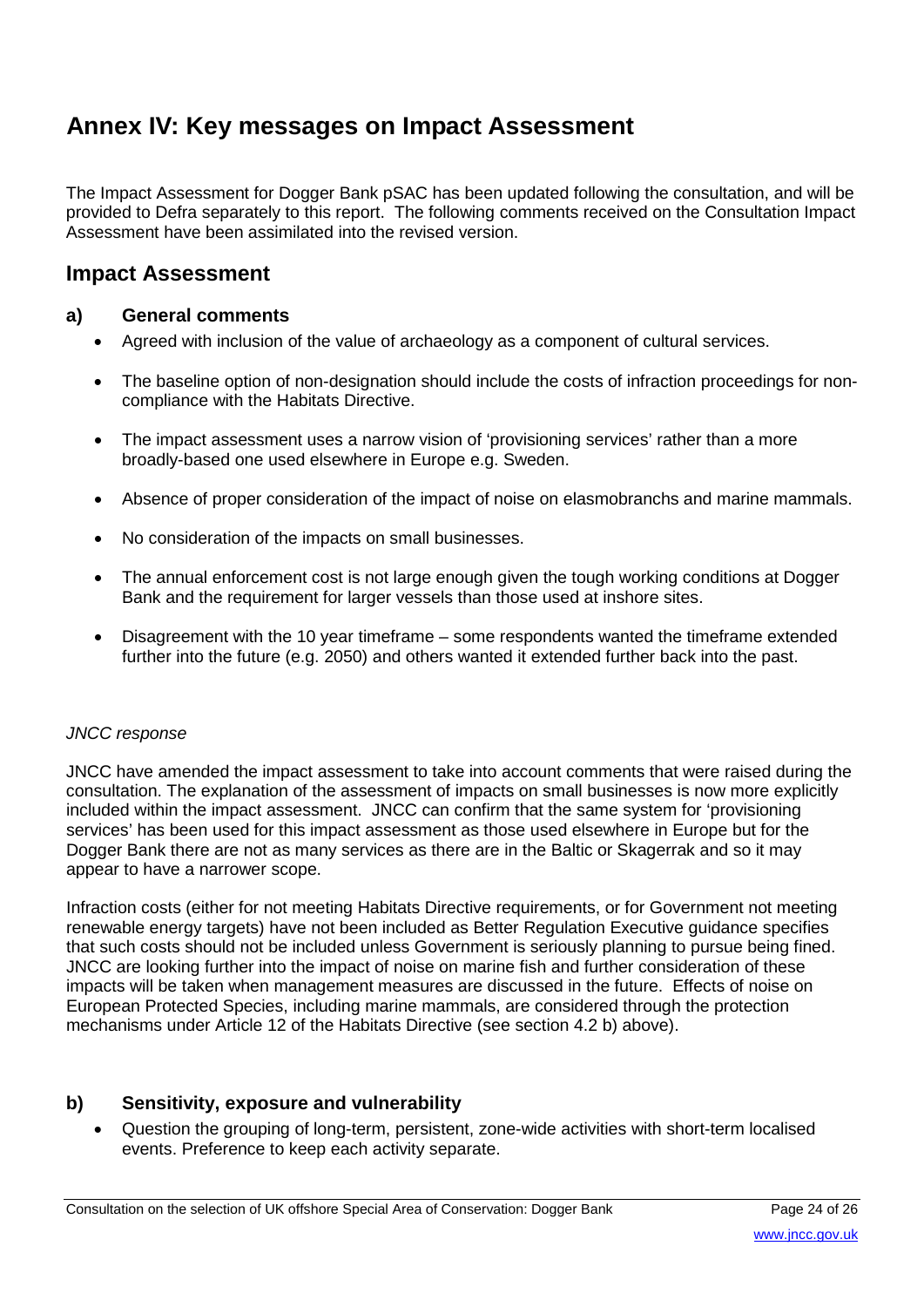• Call to see the methodology that outlines how the sensitivities were arrived at.

#### *JNCC response*

Assessment of sensitivity, exposure and vulnerability is a coarse assessment at a whole site scale, and is based on pressures rather than activities. The activities mentioned within Table 2.1 in the impact assessment document are just examples of activities that would lead to a specific pressure, not an exhaustive list and not intended to be grouped in any way in terms of scale of the impact they cause. Further more detailed assessment of activities taking place which may result in pressures which affect the features of the site, will be required before any particular management measures are introduced. Such assessment will need to include stakeholders involved in those activities.

The method for assessing sensitivity is detailed in the draft 'Conservation Objectives and Advice on Operations' document for the site (http://www.jncc.gov.uk/pdf/DoggerBank\_DraftCOsAndAdviceOnOperations\_5.0.pdf)

## **c) Energy specific comments**

- Would like costs of infraction proceedings for failing to meet EU renewable energy targets included.
- Question whether it is possible to find alternative wind farm capacity of the scale of the proposed Dogger Bank development in the UK at present.
- Should have been greater consideration of the impacts on the supply chain if developments are prohibited.
- Would like reference to the large reduction in carbon dioxide that Dogger Bank wind farm could deliver.

#### *JNCC response*

See previous response above concerning inclusion of costs of infraction. The designation of the Dogger Bank as a SAC does not rule out the development of renewable energy in the same location, if such development would not significantly affect the integrity of the site. The Impact Assessment document has been amended to address these points.

### **d) Fisheries specific comments**

- Various additional data were provided by respondents.
- VMS data from 2008 and 2009 should be used in addition to 2006 and 2007 data, and VMS data should be broken down by gear group in the analysis.
- Comment that the estimate of the economic significance of Dogger Bank to fisheries is too low.
- The effects of displacement should be acknowledged in more detail in the main body of the impact assessment.